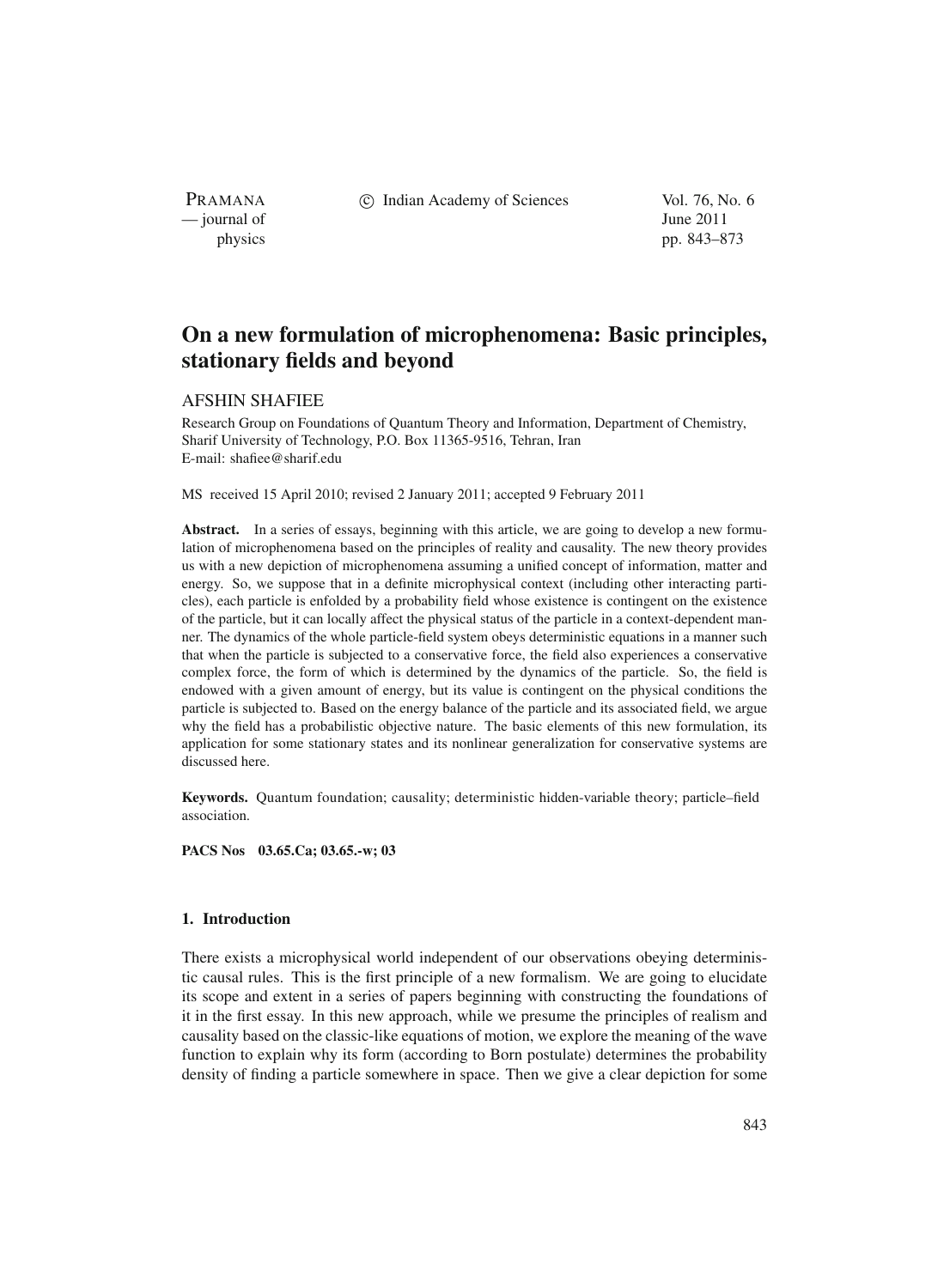weird quantum phenomena such as the tunnelling effect [1], double-slit experiment [2] and the so-called Einstein, Podolsky and Rosen (EPR) thought experiment [1,3]. We show also how the current Schrödinger equations can be extended to a more general form including nonlinear terms and we explain how one can derive relativistic Schrödinger equations for stationary states regardless of the spin variable [1]. So, the new theory presents new predictions which can be checked in practice.

From a more fundamental point of view, this theory provides us with a new formulation of quantum phenomena based on a unified concept of information, matter and energy. Here, we shall see that the microparticle can be viewed as an energy source which shares some of its energy with its surrounding, i.e., the space where the particle can be likely found after a suitable measurement is performed. This corresponds exactly to the meaning of a spatial probability distribution which is endowed with energy here. So, we suppose that there is a field associated with a particle which together form a unit entity called particle–field. The field has a mathematical representation which determines the spatial distribution of the entire system, i.e., it determines the probability of finding the particle within a definite interval of space, when one measures its position. Moreover, both the particle and the field satisfy deterministic equations of motion, but the field has no independent identity without the existence of the particle. Like particle, the field also experiences some definite forms of force in space. As a result, the field is also endowed with energy whose value is contingent on the physical conditions the particle is subjected to. We are not able to see an independent particle directly without any intervention. Accordingly, a particle–field is indeed a particle and its nature differs from a classical particle because the particle shares some of its energy with its surrounding space. So, in microincidents, one cannot discern particle's properties or field's attributes individually, but only their entire properties are discernible.

The matter (characterized by the existence of a particle), the energy (attributed to the whole particle–field) and information (by which we gain knowledge about the possible locations a particle can be found) are all unified concepts in our approach. This is somehow similar to the special relativity theory in which the concepts of matter and energy are joined into one concept in the relativistic domain. Consequently, the probability distributions have an objective character here, because they are endowed with energy. In classical domain, however, the energy is a characteristic feature of the particle alone, and so the probability distributions are not energetic fields, but only mathematical functions enabling us to make some predictions about the possibility of observing a particle in a given space proportional to the time it spends there. Such a significant assumption about the objective character of information which is intertwined with the whole physical nature of the system undoubtedly has great physical and metaphysical consequences which needs substantial attention. What we are doing here is just opening a new door for exploring microphenomena in an innovative way.

The paper is organized as follows: In §2, the basic elements of the new theory is first described for a one-particle one-dimensional microsystem (for both time-independent and time-dependent events) and then will be generalized to include many-body systems. In §3, we first re-examine in detail the physical aspects of two elementary stationary problems, i.e., the translation and vibration of a particle in a causal deterministic approach. Then, the stationary states of the hydrogen atom is reconsidered. In §4, the possible generalization of the time-independent Schrödinger equation to a non-linear equation is discussed and the general form of the translational energy levels for a particle in a one-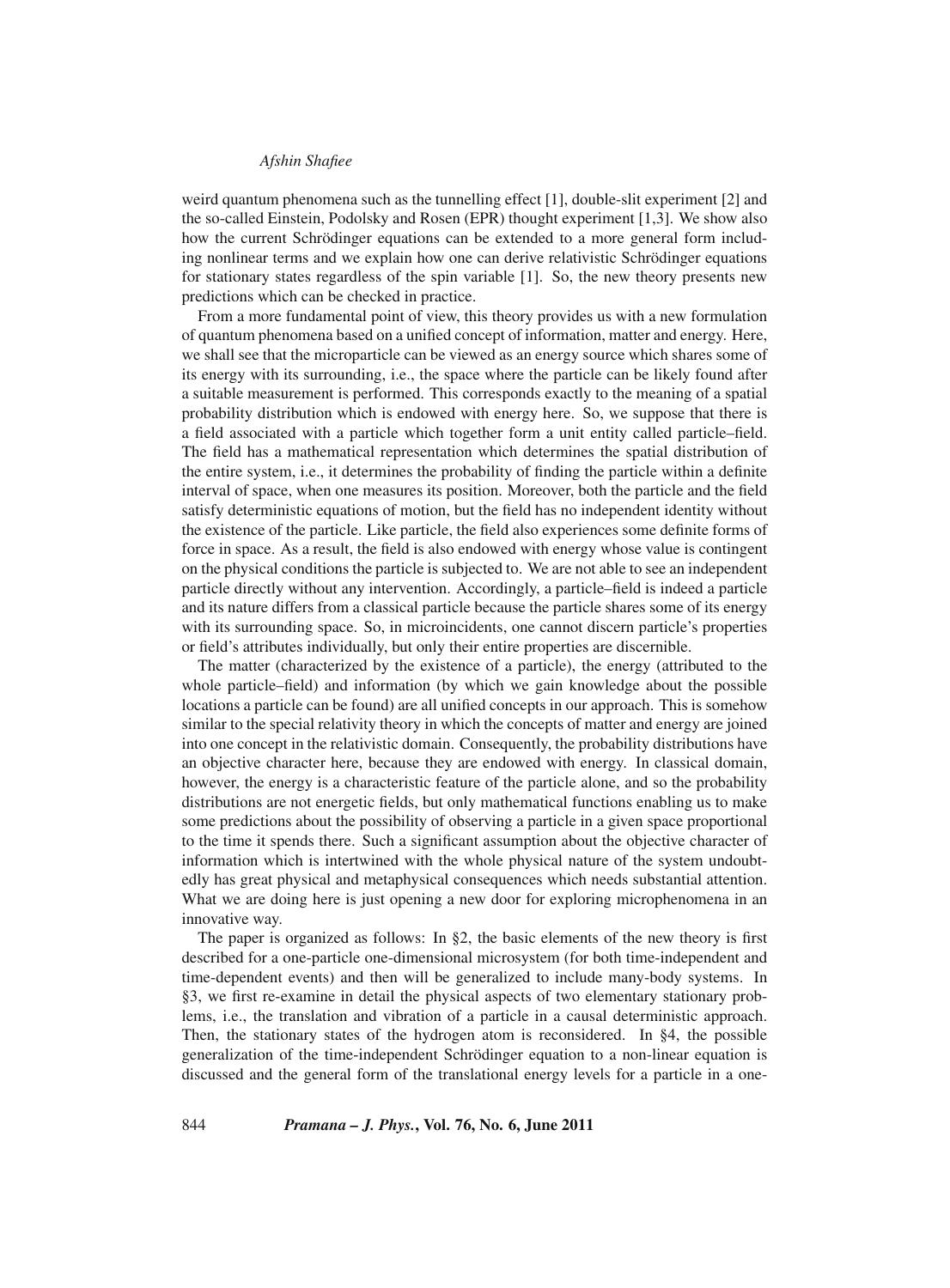dimensional box is given by solving the corresponding non-linear equation. We then summarize our results in §5.

## **2. Basic elements**

#### 2.1 *General traits*

For a one-dimensional, one-particle microsystem, three physical entities are introduced:

(1) A particle with mass *m* and position *x*(*t*) whose dynamics is given by the Newton's second law:

$$
m\frac{\mathrm{d}^2x(t)}{\mathrm{d}t^2} = f_{\mathrm{P}},\tag{1}
$$

where  $f<sub>P</sub>$  is the force defined for the particle. For a conservative force, the particle possesses a conserved energy  $E_P = V_P + K_P$ , where  $K_P = p_P^2/2m$  is the kinetic energy and  $p_P$  is the linear momentum of the particle.

(2) Associated with the particle, there is a field denoted by  $X(x(t), t)$  with velocity  $v_F = |dX/dt| = |\dot{X}|$  along the positive direction of *x*, where

$$
\dot{X} = \left(\frac{\partial X}{\partial x}\right)v_{\rm P} + \left(\frac{\partial X}{\partial t}\right)
$$
\n(2)

and  $v<sub>P</sub>$  is the velocity of the particle along the same direction. The field may be imaginary, but its modulus has a dimension of length. Similar to the particle, we assume that the field obeys a Newton-like dynamic too in the same direction,

$$
m\frac{\mathrm{d}|\dot{X}|}{\mathrm{d}t} = f_{\mathrm{F}},\tag{3}
$$

where  $f_F$  is the force the field is subjected to. If the particle is subjected to a conservative force  $f<sub>P</sub>$ , we shall consider  $X = \chi(x(t))$ . Then, one can show that

$$
v_{\rm F} = \left| \left( \frac{\mathrm{d}\chi}{\mathrm{d}x} \right) \right| v_{\rm P} = |\chi'| v_{\rm P} \tag{4}
$$

and

$$
f_{\rm F} = m v_{\rm P}^2 \frac{d|\chi'|}{dx} + f_{\rm P}|\chi'|.
$$
 (5)

As is obvious in relations  $(1)$ –(5), there is no interaction between the particle and its associated field. The force  $f_F$  only includes the force of the particle  $f_P$ , but encompasses no interaction force between the particle and the field. Hence, from a physical point of view, the field *X* merely enfolds the particle. It experiences its own mechanical-like force introduced as  $f_F$  in (3), although the presence of the particle is essential for defining the force of field. If there is no particle, there will not be any associated field too. The existence of the field depends on the existence of the particle, but the opposite is not true, because *X* is a function of the particle's position (denoted by  $x(t)$  in (1)), and not vice versa.

For a conservative field subjected to the force  $f_F$  in (5), one can define the energy  $E_F$  =  $V_F + K_F$  where  $K_F = \frac{1}{2}mv_F^2 = K_F|\chi'|^2$ . The kinetic energy of the field includes the kinetic energy of the particle. Here, one cannot separate the meaning of  $K_F$  from  $K_P$ .

*Pramana – J. Phys.***, Vol. 76, No. 6, June 2011** 845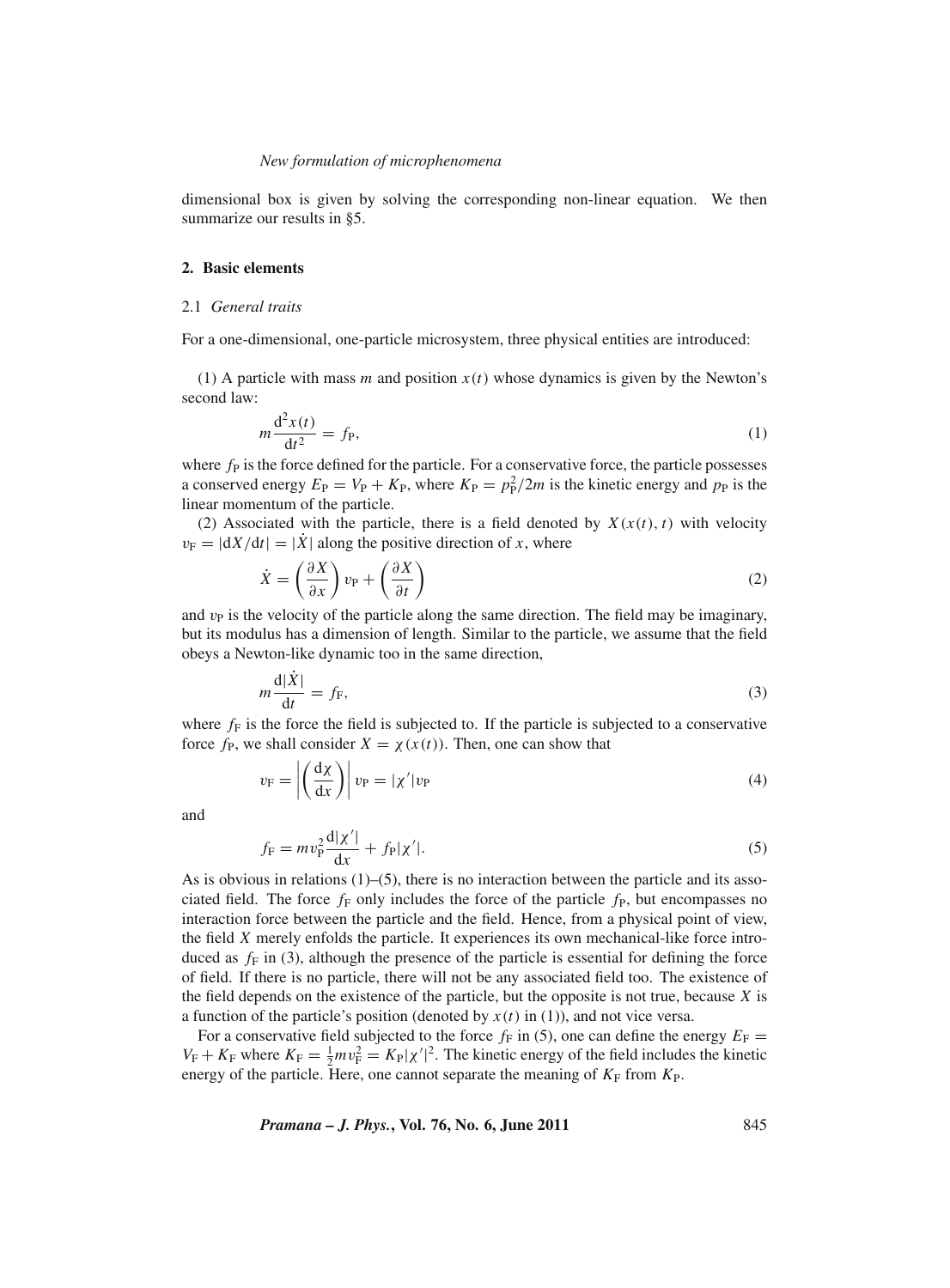In the quantum domain, both the quantities  $E_P$  and  $E_F$  are hidden (not practically discernible), but the total energy  $E = E_P + E_F$  is an observable property. Now, let us write this equation as follows:

$$
E = V_{\rm P} + \left(E_{\rm F} + \frac{p_{\rm P}^2}{2m}\right)
$$

$$
= V_{\rm P} + \frac{p^2}{2m},\tag{6}
$$

where  $(p^2/2m) = (E_F + (p_F^2/2m))$ . As it is apparent in relation (6),  $p^2/2m$  does not essentially have the meaning of a kinetic energy, because  $E_F$  might be negative and greater than  $(p_P^2/2m)$  in magnitude, so *p* would be imaginary [3a]. Nevertheless, when  $(E_F +$  $(p_P^2/2m)$ ) is positive, *p* can be regarded as a kind of linear momentum along the positive direction of *x* in a one-dimensional problem. In these situations, the value of *p* is generally hidden (for,  $E_F$  is hidden), except when  $V_P$  (and so  $f_P$ ) is zero everywhere, so that  $p^2$  can be obtained directly from the value of *E* in (6). For the situations in which the second term in (6) is positive, *p* has a double feature: it includes a field aspect introduced by  $E_F$ and a particle aspect characterized by  $K_{P}$ . Due to this dual character, in such situations we postulate that *p* should satisfy the so-called de Broglie relation  $p = h/\lambda = \hbar k$ , where  $\lambda$  is the wavelength and  $k = 2\pi/\lambda$ . It should be noted that de Broglie momentum is an observable, but its value is discernible in practice only when the particle is not subjected to forces whatever (i.e., for a free particle). In this situation,  $f<sub>P</sub> = 0$  and it is expected that the field oscillates as a requirement the physical meaning of  $k$  imposes. One can see how  $f_F$ fullfills this condition in relation (9) below.

If *E*<sup>F</sup> becomes zero under some definite circumstances, then *E* in (6) will be equal to *E*P. Consequently, we shall have a field without energy and all classical features will appear afterwards. That is, we shall have merely a particle not associated with a field. Hence, we consider  $E_F \rightarrow 0$  as the classical limit. The implications and consequences of the classical limit will be explored in different situations subsequently.

Unfortunately, the form of the force  $f_F$  in (5) is complicated and unknown *a priori*, and so it is not possible to obtain  $\chi$  from (3) or (5). Accordingly, we postulate that for stationary states for which the energy is conserved, the form of  $X = \chi(x(t))$  could be obtained from the time-independent Schrödinger equation:

$$
\chi'' = -k^2 \chi \tag{7}
$$

where

$$
k^2 = \frac{p^2}{\hbar^2} = \frac{2m}{\hbar^2} (E - V_P)
$$
 and  $\chi'' = \frac{d^2 \chi(x)}{dx^2}$ .

According to the field  $\chi(x(t))$ , we define a quantum mechanical wave function (denoted by  $\psi$ ) that satisfies the time-independent Schrödinger equation (7) too:

$$
\psi(x(t)) = \frac{\mathcal{N}\chi(x(t))}{A},\tag{8}
$$

where  $\mathcal N$  is a constant and  $\mathcal A$  is a real (not constant) parameter with dimension of length which is independent of *x* and *t*. The physical significance of both parameters will be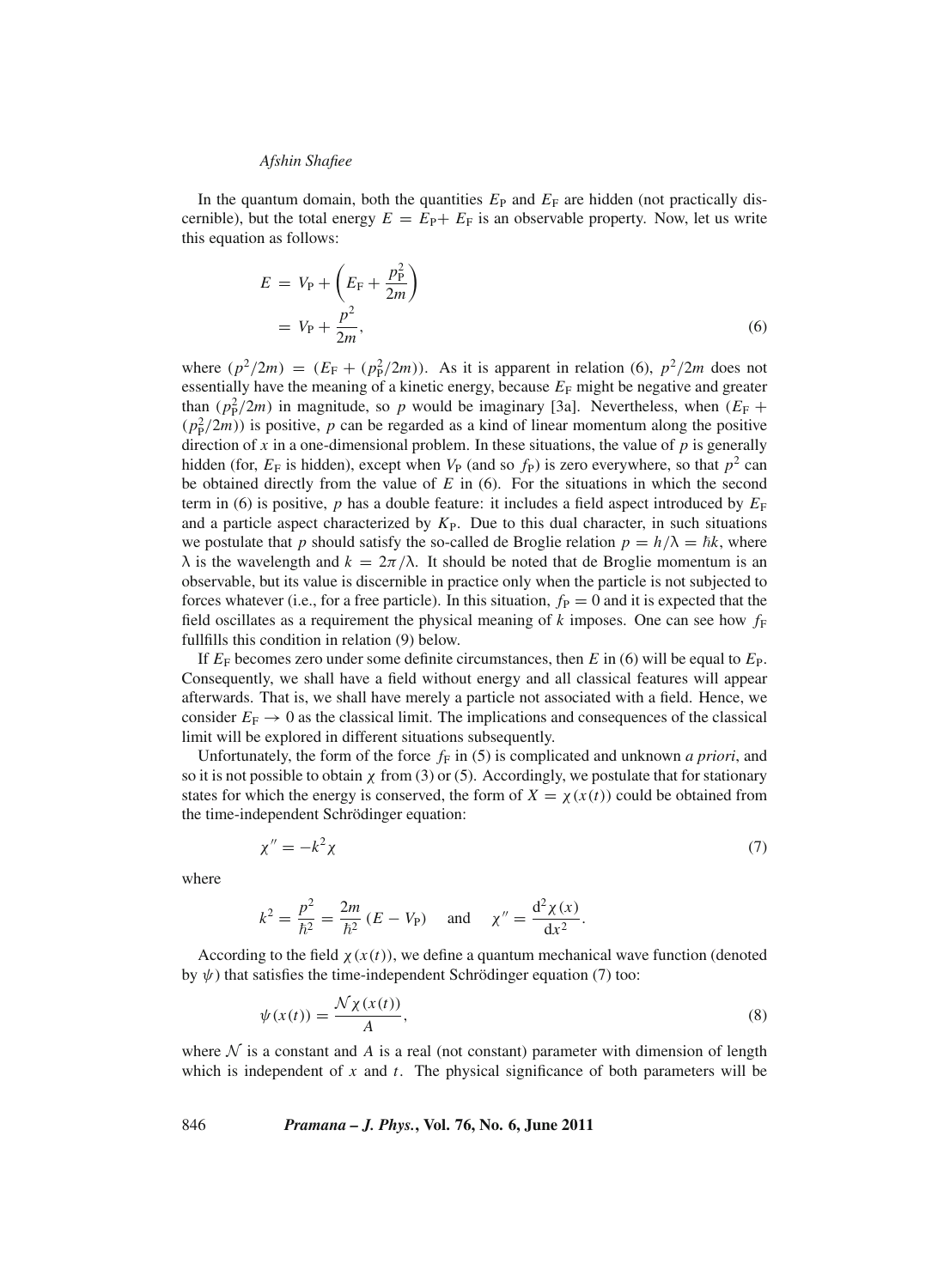cleared later. A relation similar to relation (8) can be written for a time-dependent field  $X(x, t)$  and its corresponding wave function  $\Psi(x, t)$ .

The general form of  $\chi$  can be written as  $Af(x(t))$ , so that  $\psi(x(t)) = \mathcal{N} f(x(t))$ . As a result,  $\chi$  has a function-dependency (denoted by  $f(x(t))$ ) which is in common with  $\psi$ , but contains a factor *A* with different values in various situations. Thus, in some circumstances (e.g., at the classical limit), *A* may approach zero (and so  $\chi$ ), but  $\psi$  remains definite and non-zero. This is an important point which shows the crucial difference between  $\chi$  and  $\psi$ .

For stationary states in which  $\psi$  (or  $\chi$ ) is a real function, one can rewrite relation (5) as

$$
f_{\rm F} = -m\bar{\omega}^2 \chi + f_{\rm P} \chi' \tag{9}
$$

in which we have used (7) and  $\bar{\omega}^2 = v_P^2 k^2$ . This shows that when  $\chi$  is real and relying on  $x(t)$  only, the field – at least – partly experiences an oscillatory force.  $\bar{\omega}$  depends on  $x(t)$ and the first term in (9) does not actually describe an oscillating force, but has the same form. If one generalizes this term to contain anharmonic terms (e.g., including the terms  $\chi^3$ , etc.), it will be possible to derive a non-linear Schrödinger equation. We shall return to this problem in §3.

(3) Neither the particle, nor the field representations alone are adequate for explaining the behaviour of a microsystem comprehensively. What really gives us a thorough understanding of the nature of a quantum system is a holistic depiction of both particle and its associated field which we call as a particle–field (PF) system. The kinetic energy of a PF system is proportional to  $K_P + K_F$ , but its total energy is the same as *E* in (6).

Let us define the kinetic energy of a PF as  $K_{\text{PF}} = \frac{1}{2} m \dot{q}^2$ , where *q* denotes the position of the PF and *q*<sup> $i$ </sup> is its velocity. Then, it is legitimate to suppose that  $K_{\text{PF}} \propto K_{\text{P}} + K_{\text{F}}$ , or

$$
\dot{q}^2 = g_{\rm PF}^2(\dot{x}^2 + |\dot{X}|^2),\tag{10}
$$

where  $g_{\text{PF}}$  is a proportionality factor and  $\dot{x} = v_{\text{P}}$ . As we shall see later, for many problems this factor is equal to one, but the non-oneness of its value in general is crucial in some other problems (see, e.g., §3.1).

The above relation can be rewritten as a geometric relation in Euclidean space:

$$
dq^2 = g_{PF}^2 (dx^2 + |dX|^2).
$$
 (11)

From this relation, one can obtain the trajectories of a PF system:

$$
q(x,t) = g_{\text{PF}} \int \mathrm{d}x \sqrt{\left(1 + \left|\frac{\mathrm{d}X(x,t)}{\mathrm{d}x}\right|^2\right)}.
$$
 (12)

The relation (11) shows that while we expect the particle to move along the infinitesimal displacement dx in the x direction, the displacement of the whole system is equal to  $dq$ , not the same as d*x*. The difference here is due to the existence of the associated field which adds a new term, in addition to the direction the particle goes along. Hence, the PF system indeed keeps going through an integrated path determined by the whole action of the particle and its associated field [3b].

Using relation (12), one can obtain the finite displacement  $q$  of a PF system in terms of the particle's location  $x(t)$  and time *t*, when the field  $X(x, t)$  is known. Then, if the form of dependence of *x* to *t* is also known for a given physical problem, it is possible to write *q* totally in terms of *t*. For stationary states, however,  $q = q(x(t))$  and there is no explicit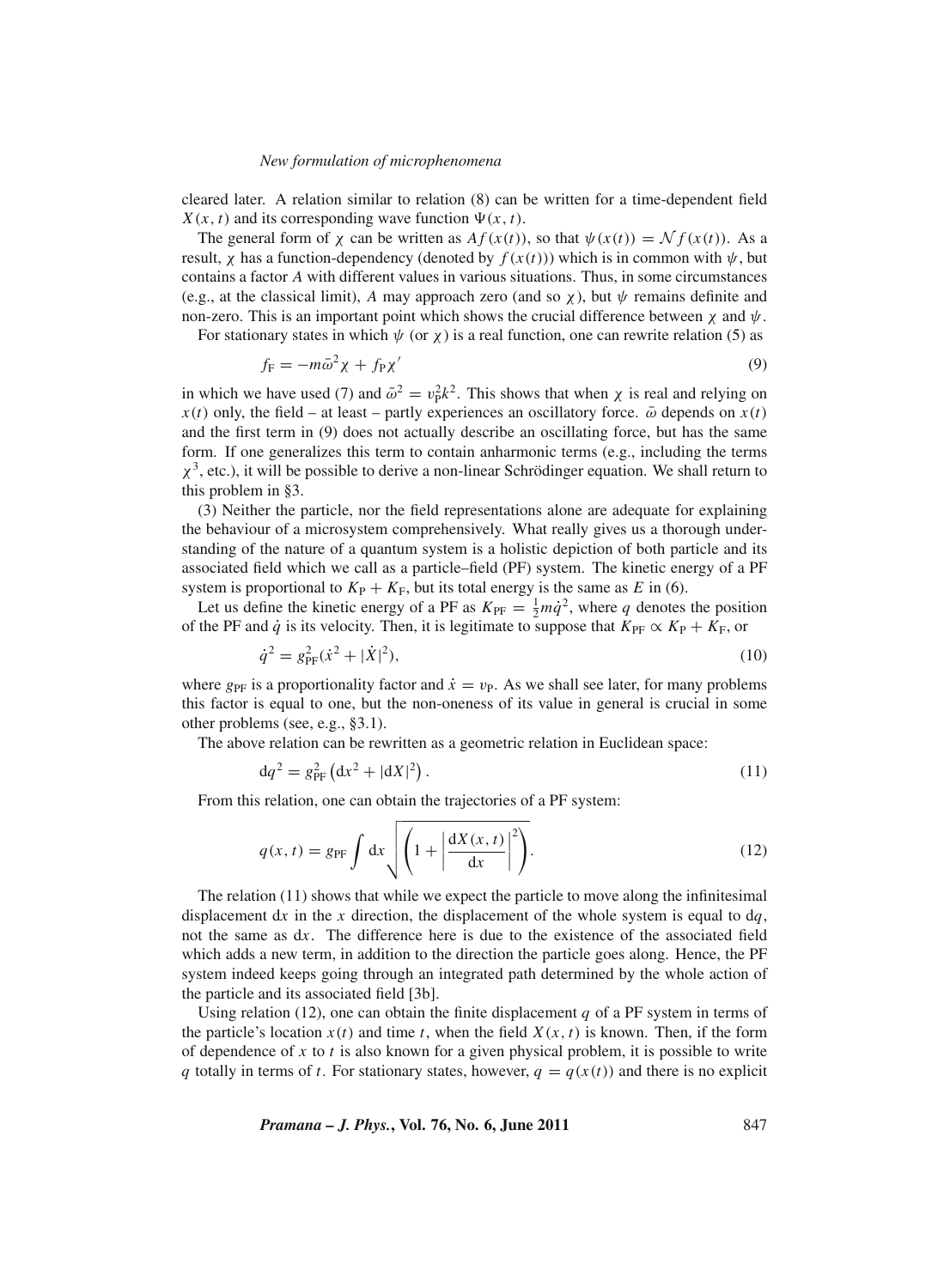time dependency. Therefore, one can see that the time variable could be kept concealed in equations of motions, so that the spatial direction *x* would be sufficient for illustrating the behaviour of *q*.

The dynamics of the PF system can also be described according to a Newtonian equation. So, we have

$$
m\frac{\mathrm{d}^2q}{\mathrm{d}t^2} = f_{\text{PF}},\tag{13}
$$

where  $f_{\text{PF}}$  is the force the PF system is subjected to. Using the relations (4) and (10), one can get a relation for  $f_{PF}$  in the stationary states (i.e., the states in which  $X = \chi(x(t))$ ):

$$
f_{\rm PF} = g_{\rm PF} \left[ f_{\rm P} \left( 1 + \chi^2 \right)^{1/2} + \frac{m \dot{x}^2 \chi' \chi''}{\left( 1 + \chi^2 \right)^{1/2}} \right]. \tag{14}
$$

If  $f_{\text{PF}}$  is conserved, the energy of the PF system (which is the same energy obtained by solving eq. (7)) can be expressed as

$$
E = E_{\rm P} + E_{\rm F} = f(V_{\rm PF}, K_{\rm PF}),
$$
\n(15)

where  $V_{\text{PF}}$  is the potential of the PF system and  $f(V_{\text{PF}}, K_{\text{PF}})$  is a function of the potential and the kinetic energy of the PF system.

In effect, it is possible to express  $V_{\text{PF}}$  as follows:

$$
V_{\rm PF} = g_{\rm PF}^2 (V_{\rm P} + V_{\rm F}) \tag{16}
$$

for which it is straightforward to show that  $(\partial V_{PF}/\partial q) = -f_{PF}$ .

Using relation (10), we can show that in general,

$$
K_{\rm PF} = g_{\rm PF}^2 K_{\rm P} \left( 1 + \left| \frac{dX(x, t)}{dx} \right|^2 \right). \tag{17}
$$

For simplicity, hereafter, we take  $g_{PF} = 1$ , except for the cases which need more elaboration.

The relation (17) which demonstrates the significant role of  $K<sub>P</sub>$  in the definition of kinetic energy of the whole system, also helps us to interpret the meaning of  $X$  (and so  $\Psi$ ) clearly. To reach a coherent meaning of  $\chi$ , one should note that whenever  $K_{\text{PF}}$  is minimized at a given location, one can find the enfolded particle more likely there.

For clarity, however, let us focus for now, on the case of stationary states with real χs. The generalization to other forms of fields is then straightforward because, mathematically, any kind of  $X$  (or  $\Psi$ ) can be written as a superposition of the appropriate real stationary fields which form a complete set of solutions in eq. (7). So, the same interpretation as for real  $\chi$  s can be given for them too.

For a real stationary field, one can write relation (17) as

$$
K_{\rm PF} = K_{\rm P} \left( 1 + \chi^2 \right). \tag{18}
$$

Taking into account a typical location  $x = x^*$ , three extremum statuses are in order:

(1)  $K_{P}|_{x=x^*} = 0$ . This situation arises when particle has a varying velocity. Usually, in locations where this condition is satisfied, the probability of finding the particle is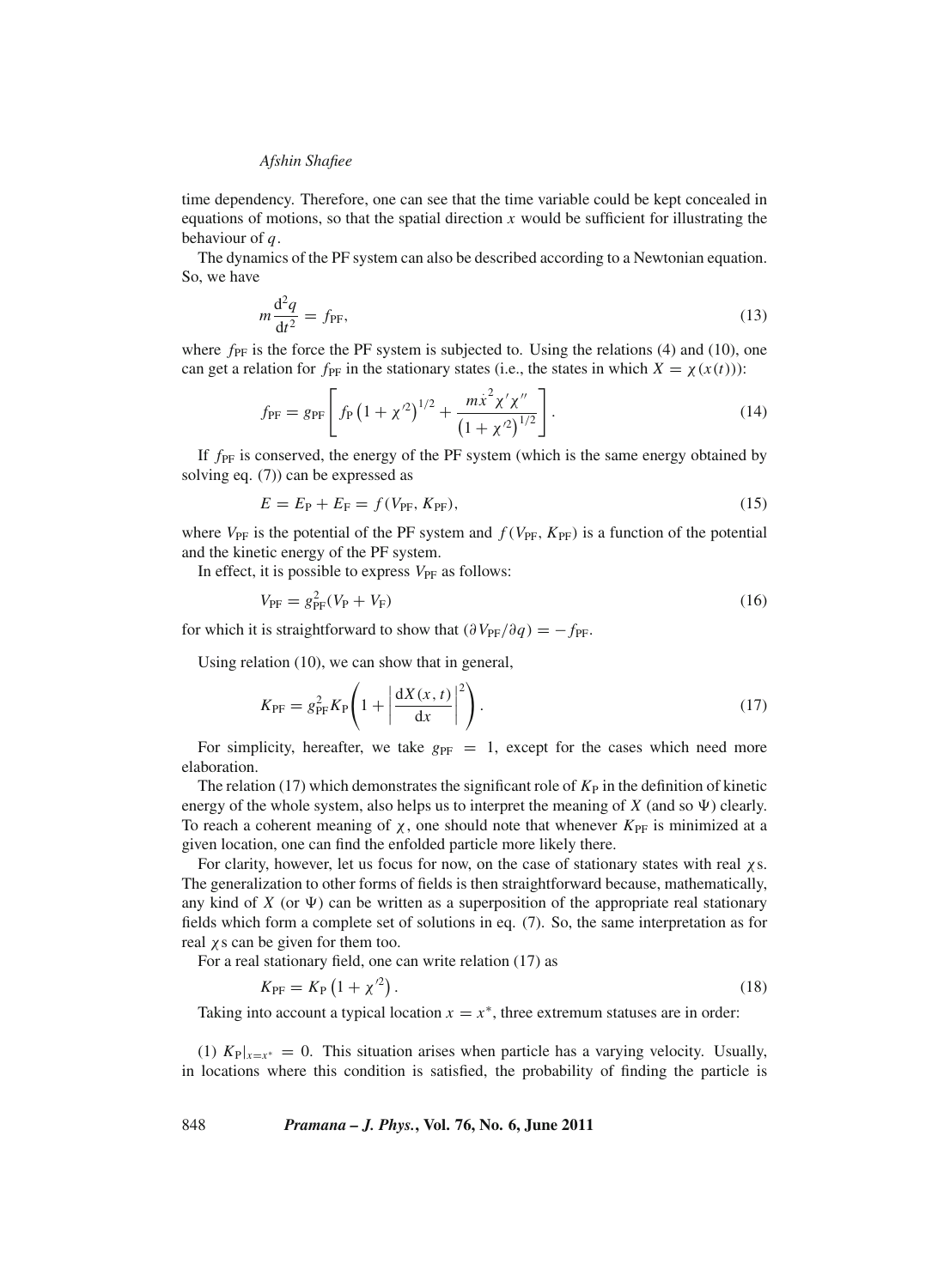maximum. However, there is (at least) one exception. Consider, e.g., a situation in which the energy is conserved for a PF system. As was stated earlier in relation (6), we can define  $E = V_P + (p^2/2m)$  where  $(p^2/2m) = (E_F + K_P)$  and  $p = h/\lambda = \hbar k$ . In this situation, if  $K_{\rm P} = 0$ , then  $p = \sqrt{2mE_{\rm F}}$ . Now, let us assume that there is a stationary state for which  $E_F < 0$ , but  $(E_F + K_P)$  is positive at definite places. Then one could reach a conclusion that at all other places where  $(E_F + K_P) \le 0$  (e.g., when  $K_P = 0$ ), the particle could not be observed, since *p* would be imaginary. These locations are physically forbidden. An example for this status is the microharmonic oscillator for which  $K<sub>P</sub>$  approaches zero at boundaries, but the energy of field  $E_F$  is negative.  $\chi^2$  is also equal to zero at boundaries (see §3.2).

(2)  $K_{\text{P}}|_{x=x^*} \neq 0$ , but  $\chi^2|_{x=x^*}$  is minimum (equal to zero). So, the value of  $K_{\text{P}}$  is reduced. The probability of finding the particle in such places is great. Yet, the second condition happens when  $\chi$ ( $\neq$  0) has a maximum or minimum at  $x = x^*$ . Hence,  $\chi^2$  is always maximum.

(3)  $K_{\text{P}}|_{x=x^*} \neq 0$  and  $\chi'^2|_{x=x^*}$  is maximum. So, the value of  $K_{\text{P}}$  increases. The probability of finding the particle at such places is small. This situation happens when  $\chi^2$  is minimum (equal to zero), for example at nodes. For, when  $\chi^2$  is maximum,  $(\mathrm{d}\chi^2/\mathrm{d}x) = 2\chi'\chi'' = 0$ , which leads to the conclusion that  $\chi'' = 0$  (if  $\chi' \neq 0$ ). This in turn entails that  $\chi$  should be zero (according to (7)). Hence,  $\chi^2$  is minimum.

The above conditions show a very subtle and significant harmony between the values of  $K_{\text{PF}}$  and  $\chi^2$ : when  $K_{\text{PF}}$  is reduced,  $\chi^2$  is maximum and vice versa. In some problems when  $K_{\text{PF}}$  goes to zero, the value of  $\chi^2$  changes in accordance with the physical implications of the problem [2]. Generally speaking, one can conclude that  $|\chi|^2$  is a type of a probability field (with dimension of (length)<sup>2</sup>) and, accordingly,  $|\psi|^2$  is a probability density (with dimension of  $(\text{length})^{-1}$ ). Correspondingly, the coefficient N in (8) is a normalization factor. The same interpretation is true for  $|X|^2$  and  $|\Psi|^2$ , because each time-dependent  $X(x, t)$  (or  $\Psi(x, t)$ ) can be expanded in terms of stationary fields (or stationary wave functions).

At last, it is substantial to notice that one can never see a PF system in its integrated form. A PF system is in fact a particle enfolded by an energetic field which prevents us from observing the particle without intervention [1]. Of course, we can detect a particle and observe its location in space. In this way, however, we unfold the particle aspect of the hidden PF system which has all known particle properties without any energetic field associated with it.

### 2.2 *Time-dependent Schrödinger equation*

If  $|X|^2$  is a probability field with an objective interpretation, it is legitimate to assume that, just as the flow of a physical fluid, there should be a probability flux obeying the continuity equation [3c]. Corresponding to  $|X|^2$ , one can define a probability density  $\rho = |\Psi(x, t)|^2$  where  $\Psi(x, t)$  is a time-dependent wave function. Then, alternatively, we have

$$
\frac{\partial \rho}{\partial t} + \frac{\partial j}{\partial x} = 0. \tag{19}
$$

*Pramana – J. Phys.***, Vol. 76, No. 6, June 2011** 849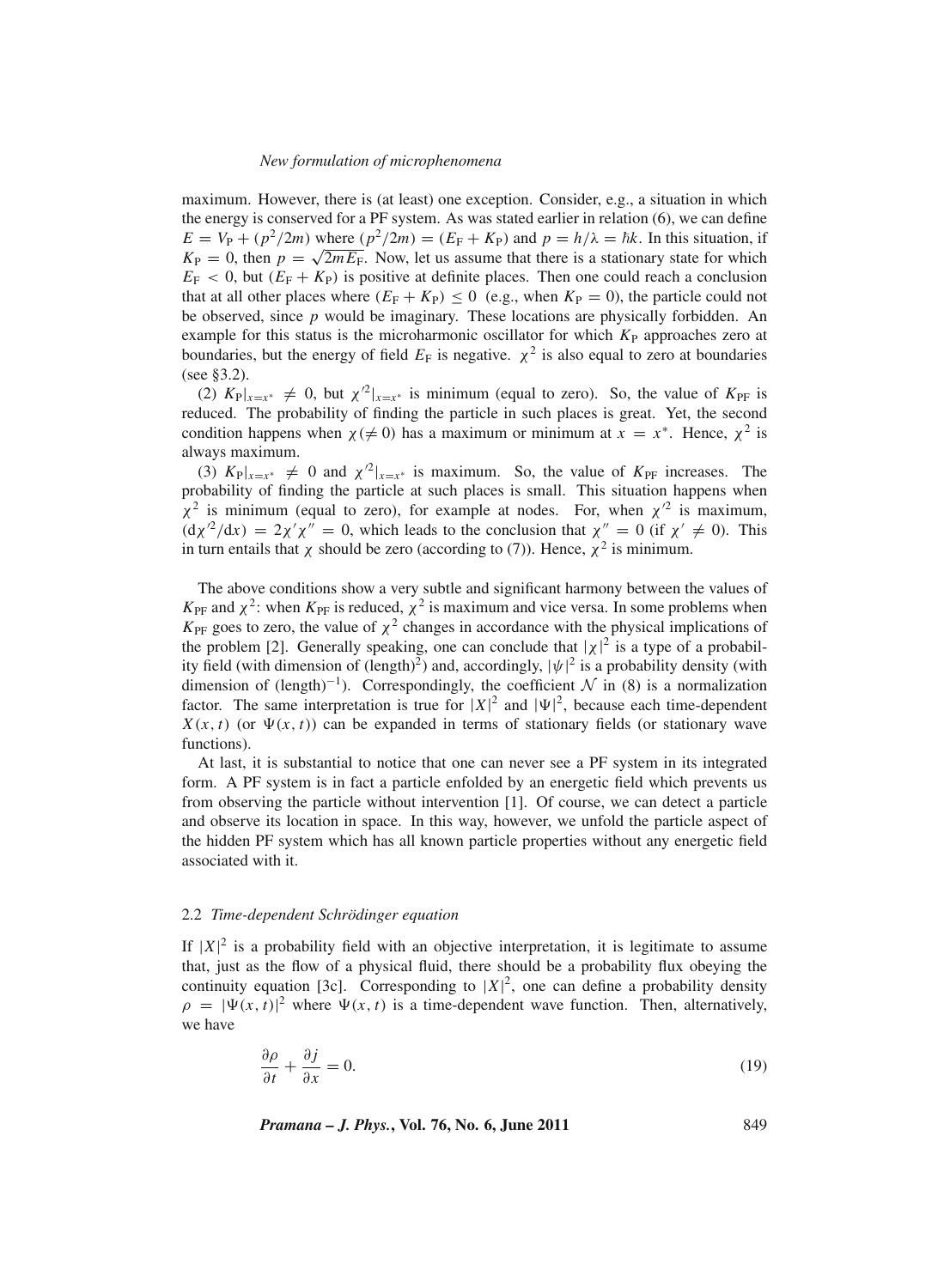In the above relation,  $j(x, t)$  is the probability flux satisfying the following relation, just as in fluid dynamics:

$$
\int_{\Omega(x)} dx \, j(x,t) = \frac{\langle p \rangle}{m},\tag{20}
$$

where  $\langle p \rangle$  is the average value of  $p$  (de Broglie momentum) appeared in (6). The integral in (20) is only over the position space  $\Omega(x)$ . Regarding the assumption that  $|\psi|^2$  is a probability density, for a particle subjected to a conservative force, one can obtain  $\langle p \rangle$ using time-independent Schrödinger equation  $\psi'' = -(p^2/\hbar^2)\psi$  (see Appendix A). As a result, having the definition of a momentum operator for a one-dimensional system as  $\hat{p} := \left(-i\hbar \frac{\partial}{\partial x}\right)$  (relation (A.3)), for any general state  $\Psi(x, t)$ ,

$$
\langle p \rangle = -i\hbar \int_{\Omega(x)} dx \, \Psi^*(x, t) \frac{\partial}{\partial x} \Psi(x, t). \tag{21}
$$

Subsequently, one can show that

$$
\frac{\langle p \rangle}{m} = \frac{1}{2m} (\langle p \rangle + \langle p \rangle^*)
$$
\n
$$
= \frac{-i\hbar}{2m} \int_{\Omega(x)} dx \left[ \Psi^*(x, t) \frac{\partial}{\partial x} \Psi(x, t) - \Psi(x, t) \frac{\partial}{\partial x} \Psi^*(x, t) \right]
$$
\n(22)

Comparing with (20), we deduce that

$$
j(x,t) = \frac{-i\hbar}{2m} \left[ \Psi^*(x,t) \frac{\partial}{\partial x} \Psi(x,t) - \Psi(x,t) \frac{\partial}{\partial x} \Psi^*(x,t) \right].
$$
 (23)

Now, from (19), one can write

$$
\frac{\partial \rho}{\partial t} = \Psi^*(x, t) \frac{\partial}{\partial t} \Psi(x, t) - \Psi(x, t) \frac{\partial}{\partial t} \Psi^*(x, t)
$$
\n
$$
= \frac{i\hbar}{2m} \left[ \Psi^*(x, t) \frac{\partial^2}{\partial x^2} \Psi(x, t) - \Psi(x, t) \frac{\partial^2}{\partial x^2} \Psi^*(x, t) \right].
$$
\n(24)

Considering each term in the first relation of (24) to be equal with its corresponding term in the second one and multiplying both sides by (−*i*-), one can show that

$$
i\hbar \frac{\partial}{\partial t} \Psi(x, t) = \frac{-\hbar^2}{2m} \frac{\partial^2}{\partial x^2} \Psi(x, t) + V_P \Psi(x, t). \tag{25}
$$

This is the time-dependent Schrödinger equation. The *X*-functions satisfy the same equation. The second term in the right-hand side of (25) has been introduced according to the requirement that for stationary states where  $\Psi(x, t) = \psi(x) f(t)$ , the time-dependent Schrödinger equation should be converted to the time-independent equation (25).

In quantum mechanics, when a system is described by the eigenfunctions of a linear Hermitian operator corresponding to a physical observable, the observable is a discernible property in practice. The notion of system, however, is not clearly depicted in quantum mechanics. Knowing the nature of a microsystem clearly in our approach, we can now explain why, e.g., the energy of the PF system *E* (and no other quantity) is a discernible quantity in practice for the stationary states. The total energy *E* is practically a discernible property, because its mean value  $\langle E \rangle = \langle V_P \rangle + \langle p^2/2m \rangle$  is the same value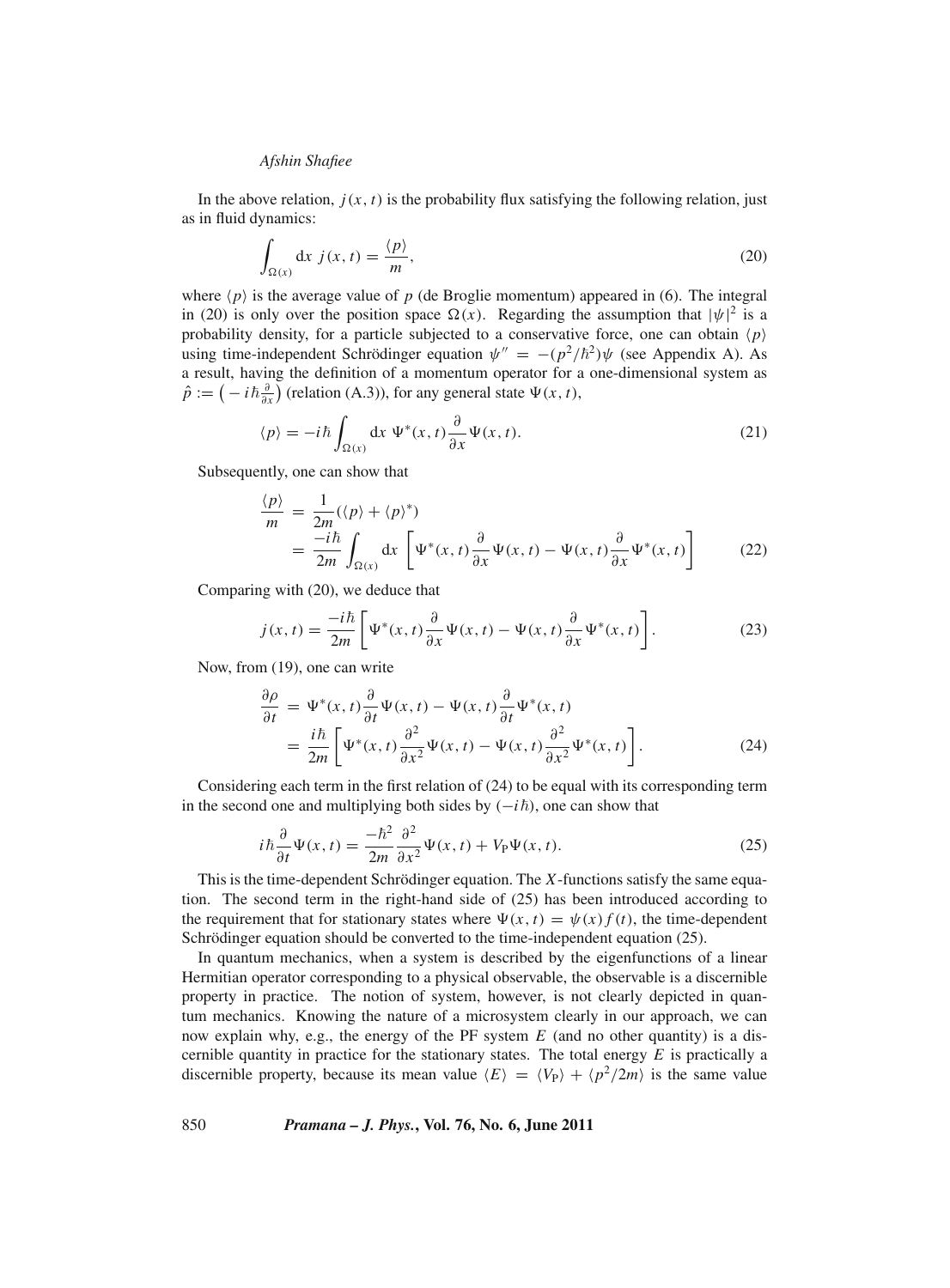defined for the energy of the whole PF system in (15) for stationary fields. This is a general rule. Whenever the mean value of a quantity in a given eigenstate is the same value obtained for the PF system, one can assert that it is a discernible property in practice. So, e.g., the de Broglie momentum *p* is not a discernible quantity in practice (while it is an observable), except for the stationary fields where  $\langle p \rangle = p$ , that is for a free PF system (see [1]).

### 2.3 *The N-particle* 3*N-dimensional system*

Let us first consider a system containing only two particles each in a three-dimensional Euclidean space. The associated field of particles is represented by

$$
X = X(\vec{r}_1(t), \vec{r}_2(t), t), \tag{26}
$$

where  $\vec{r}_i(t)$  is the local vector of the *i*th particle ( $i = 1, 2$ ). Then, we expect the stationary fields χ to satisfy the time-independent Schrödinger equation:

$$
\left[ -\sum_{i=1}^{2} \frac{\hbar^2}{2m_i} \nabla_i^2 + V_P(\vec{r}_1, \vec{r}_2) \right] \chi = E \chi, \qquad (27)
$$

where  $(E - V_P) = \sum_i (p_i^2 / 2m_i)$  and  $\vec{p}_i$  is the de Broglie momentum vector of the *i*th particle.

For an entangled state where  $\chi$  in (27) is not factorized, the associated field encompasses both particles. The spatial entangled states, however, are resulted from the fact that the potential term for particles  $V_P(\vec{r}_1, \vec{r}_2)$  is not decomposed to independent terms. Yet, as particles fly apart, the spatial interactions between them vanish and each particle experiences a local force. Thus, for well-separated particles, the associated field also factorizes to local fields and a two-particle problem reduces to two distinct one-particle problems. There is no room for non-local actions here.

Similar to relation (4), we can define the velocity of the stationary field as  $v_F = |d\chi/dt|$ . Nevertheless, for most two-body systems in physics, we can define  $V_P$  as a function of relative coordinates only. A relative (internal) vector  $\vec{r}$  is defined as  $\vec{r} = \vec{r}_2 - \vec{r}_1$  with coordinates *x*, *y* and *z*. Subsequently, one can show that  $v_F = |\dot{\chi}| = |\vec{v}_{\mu} \cdot \vec{\nabla} \chi|$ , where  $v_{\mu} = |\vec{r}| = (v_x^2 + v_y^2 + v_z^2)^{1/2}, \mu$  is the reduced mass and  $\vec{\nabla}$  is defined in relative coordinates [3d].

The internal force the field is subjected to can be represented in relative coordinates according to the following relation:

$$
f_{\text{int},F} = \mu v_{\mu}^{2} \nabla^{2} \chi(x, y, z) + \vec{f}_{P}(x, y, z) \cdot \vec{\nabla} \chi(x, y, z)
$$
  
= 
$$
-\mu \bar{\omega}^{2} \chi(x, y, z) + \vec{f}_{P}(x, y, z) \cdot \vec{\nabla} \chi(x, y, z)
$$
 (28)

where  $\bar{\omega} = v_{\mu}k$ ,  $k = p/\hbar$  and  $\nabla^2 \chi = -k^2 \chi$  in relative (internal) coordinates. The first term in (28) contains an oscillatory force similar to the one-dimensional case.

Resembling the relation (10) but for stationary fields, we can express the internal kinetic energy of the whole PF system as  $K_{\text{int,PF}} = \frac{1}{2}\mu \dot{q}_{\text{int}}^2$ , where

$$
\dot{q}_{\text{int}}^2 = (v_\mu^2 + |\dot{\chi}|^2). \tag{29}
$$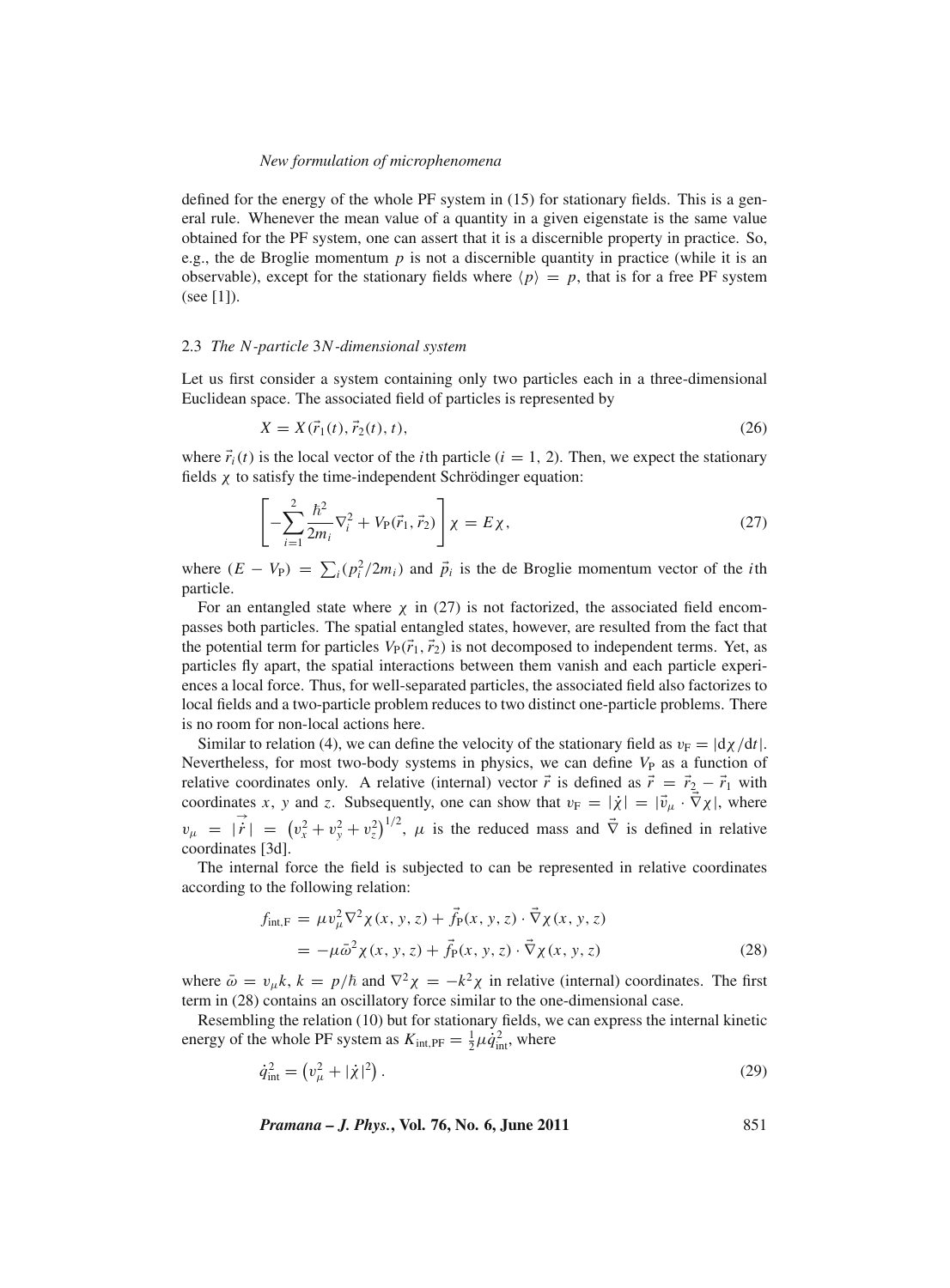In the above equation,  $|\dot{\chi}| = |_{\alpha=x,y,z} (\partial \chi / \partial \alpha) v_{\alpha}|$ . In spherical polar coordinates, it can be expressed as

$$
|\dot{\chi}| = \left| \left( \frac{\partial \chi}{\partial r} \right) \dot{r} + \left( \frac{\partial \chi}{\partial \theta} \right) \dot{\theta} + \left( \frac{\partial \chi}{\partial \varphi} \right) \dot{\varphi} \right|.
$$
 (30)

From (29), it is possible to obtain an expression for the internal trajectories of the PF system:

$$
q_{\rm int} = \int dt \left( v_{\mu}^2 + |\dot{\chi}|^2 \right)^{1/2} . \tag{31}
$$

In the hydrogen atom problem, we shall obtain a more explicit form for internal trajectories illustrated in (31) (see §3.3).

Now, we extend our formalism to describe a system composed of *N*-particles. The associated field of particles is defined in a 3*N*-dimensional configuration space:

$$
X = X(\vec{r}_1(t), \vec{r}_2(t), ..., \vec{r}_N(t), t)
$$
\n(32)

and the stationary fields satisfy the same equation as (27), but for *N*-particles.

Let us define the position of an individual PF system in rectangular Cartesian coordinates as  $q^{(j)}(\vec{r}_j(t), t)$ , where  $j = 1, 2, ..., N$  denotes the number of particles. As  $|\Psi(\vec{r}_1(t), \vec{r}_2(t), ..., \vec{r}_N(t), t)|^2$  is a probability density (corresponding to the probability field  $|X(\vec{r}_1(t), \vec{r}_2(t), ..., \vec{r}_N(t), t)|^2$ , one can define an associated marginal field  $|X^{(j)}(\vec{r}_j(t), t)|$ 2 for the *j*th particle as

$$
\left| X^{(j)}(\vec{r}_j(t),t) \right|^2 = \left( \frac{A}{\mathcal{N}^{(j)}} \right)^2 \left| \Psi^{(j)}(\vec{r}_j(t),t) \right|^2, \tag{33a}
$$

where  $\mathcal{N}^{(j)}$  is the normalization constant of the wave function  $\Psi^{(j)}$ , and *A* has been defined in (8), having the dimension of length. For  $|\Psi^{(j)}(\vec{r}_j(t), t)|^2$  we have

$$
\left|\Psi^{(j)}(\vec{r}_j(t),t)\right|^2 = \int_{R_1} \prod_{k=1;k\neq j}^N d\vec{r}_k \left|\Psi(\vec{r}_1(t),\vec{r}_2(t),...,\vec{r}_j(t),...,\vec{r}_N(t),t)\right|^2, \tag{33b}
$$

where the integrals extend over all configuration space except for the coordinates of  $\vec{r}_i$ .

Correspondingly, we can describe kinetic energy of the *j*th PF system as

$$
K_{\rm PF}^{(j)} = \frac{1}{2} m_j \left| \dot{\vec{q}}^{(j)}(\vec{r}_j(t), t) \right|^2,
$$
\n(34)

where  $\dot{q}^{(j)}(\vec{r}_j(t), t)$  is the velocity vector of the *j*th PF system, the magnitude of which is equal to

$$
\dot{q}^{(j)}(\vec{r}_j(t),t) = \left| \dot{\vec{q}}^{(j)}(\vec{r}_j(t),t) \right| = \sqrt{(v_p^{(j)2} + |\dot{X}^{(j)}(\vec{r}_j(t),t)|^2)}.
$$
\n(35)

Here,  $v_p^{(j)}$  is the velocity of the *j*th particle which can be obtained by solving the classical equations of motion. From (35), one can also obtain the local position of each individual PF system as

$$
q^{(j)}(\vec{r}_j(t),t) = \int dt \, \dot{q}^{(j)}(\vec{r}_j(t),t). \tag{36}
$$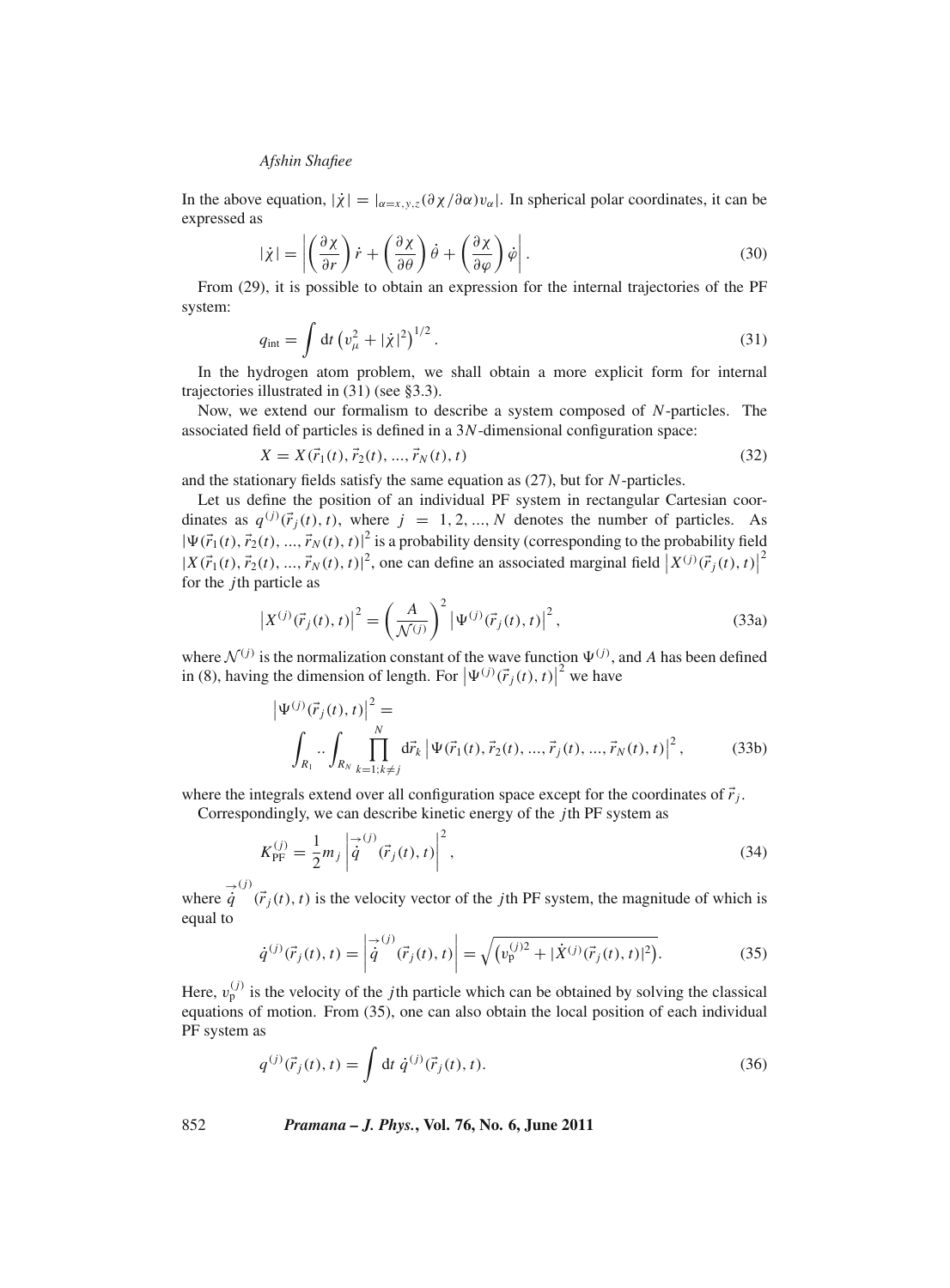For stationary fields, one can define the total energy of the system as

$$
E = V_{\rm P}(\vec{r}_1(t), \vec{r}_2(t), ..., \vec{r}_N(t)) + \left(E_{\rm F} + \sum_{j=1}^N \frac{p_{\rm P}^{(j)2}}{2m_j}\right)
$$
  
=  $V_{\rm P} + \sum_{j=1}^N \frac{p_j^2}{2m_j}$ , (37)

where  $K_{\rm P} = \sum_{j=1}^{N} p_{\rm P}^{(j)2} / 2m_j$  is the total kinetic energy of *N*-particles and  $p_j$  is the de Broglie momentum defined for the *j*th particle. The energy of the field  $E_F$  is also defined as  $E_{\rm F} = V_{\rm F} + \sum^N$ *j*=1 1  $\frac{1}{2}m_j |\dot{\chi}^{(j)}(\vec{r}_j(t))|^2$  where  $V_F$  is the potential term of the field and

$$
K_{\rm F} = \sum_{j=1}^{N} \frac{1}{2} m_j \left| \dot{\chi}^{(j)}(\vec{r}_j(t)) \right|^2 \tag{38}
$$

is the kinetic term. Similar to the relation (15), the total observable energy *E* can then be

$$
E = E_{\rm P} + E_{\rm F} = f\left(V_{\rm PF}, \sum_{j=1}^{N} \frac{1}{2} m_j \left[\dot{q}^{(j)}(\vec{r}_j(t))\right]^2\right),\tag{39}
$$

where  $V_{\text{PF}}$  is the potential term of the whole PF system which can be expressed in terms of  $V_P$  and  $V_F$ .

One may wonder how  $|\chi|^2$  in a 3*N*-dimensional configuration space can be regarded as an objective probability field endowed with energy  $E_F$ , while this high-dimensional space has no objective meaning in external world. The reader should note that the probability field  $|\chi(\vec{r}_1(t), \vec{r}_2(t), ..., \vec{r}_N(t))|^2$  has two facets. On the one hand, in a 3*N*-dimensional configuration space, it represents a probability density  $|\psi(\vec{r}_1(t), \vec{r}_2(t), ..., \vec{r}_N(t))|^2$  from which one gains knowledge about the possible locations where one can find particles. It is very usual in all statistical approaches to define a probability density function in spaces with dimensions greater than 3, because it is only a mathematical function.

On the other hand, the field has an energy  $E_F$  which is determined by knowing the complete from of  $\chi$ . This aspect too is not unusual, as the very notion of potential energy in classical physics is a field of energy defined in a high-dimensional space (see, e.g.,  $V_{\rm P}(\vec{r}_1(t), \vec{r}_2(t),...,\vec{r}_N(t))$  in (37)).

This is the main problem in all Bohmian approaches of quantum theory, however [4]. In Bohm's theory, the wave function  $\Psi$  is defined in a 3*N*-dimensional space (for an *N*-particle system) which either is supposed to have an impact on particles through the socalled quantum force, or at least its phase determines the velocity fields of particles. This is peculiar, since the particles are assumed to be in three-dimensional Euclidean space, but their properties are determined or affected by a wave which is defined in a high-dimensional configuration space. In our description, however, there is no action or interaction between the particle and its associated field. The full description of the system, here, is based on *q*-functions which are defined in three-dimensional Euclidean space for each individual PF system (see relation (36)).

$$
Pramana - J. Phys., Vol. 76, No. 6, June 2011
$$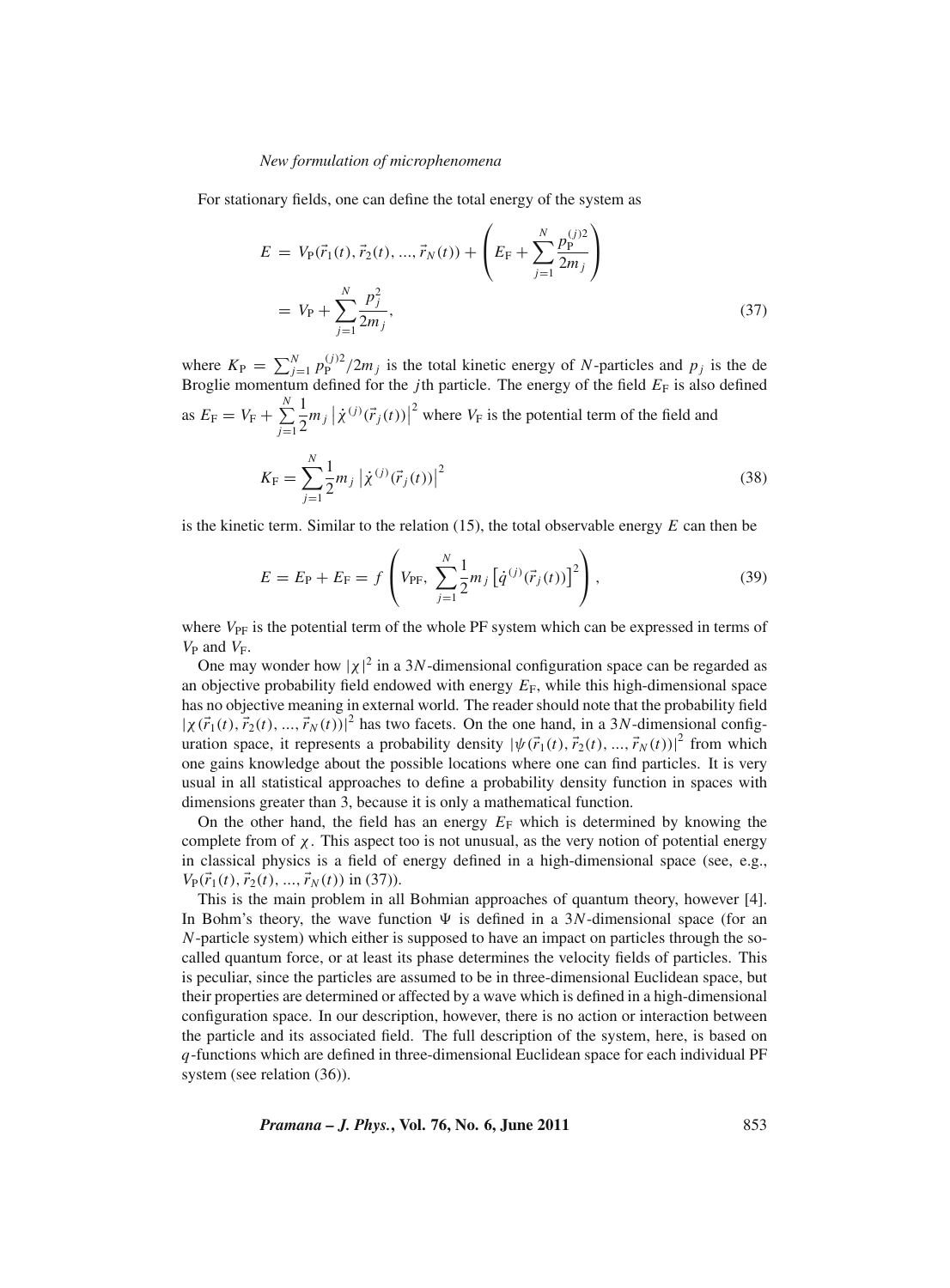Another important point is that neither  $\left| X^{(j)}(\vec{r}_j(t), t) \right|^2$ , nor  $q^{(j)}(\vec{r}_j(t), t)$  are indepen-<br>at freementory netings, elthough they are defined for local freements. All quantities Abouter important point is that field  $\left[ \frac{X - (t_j(t), t_j)}{Y - (t_j(t), t_j)} \right]$ , nor  $q \in (t_j(t), t_j)$  are independent fragmentary notions, although they are defined for local fragments. All quantities which are considered for individual parts in our approach, are in fact contextual properties depending on the whole behaviour of the global system, because they are derived from the whole. For example, for two identical particles (say, two electrons), both having the same local forces, same velocities and so on, but having different environments, the entire probability field is not the same. Hence their complete physical situations delineated by a PF description are not the same. Only when all particles are independent of each other, i.e., when they have no local interactions with one another, this peculiar context-dependent feature disappears.

To explain the subject more clearly, let us consider, for example, a system composed of three interacting particles. Suppose that particle 1 only interacts with particle 2, but particle 2 interacts with both particles 1 and 3. Suppose also that all interactions are local and conservative. In classical mechanics, the physical state of particle 1 is independent of particle 3, but is contingent upon the status of the second particle. Taking this picture from classical mechanics and assuming that the only interactions between the particles are those described by classical local forces, in the formalism depicted here, we see that there should also exist an objective probability field  $|\chi(\vec{r}_1(t), \vec{r}_2(t), \vec{r}_3(t))|^2$  associated with all particles which satisfies the time-independent Schrödinger equation in which all interactions must be taken into account (say, by introducing  $V_P = V_{12} + V_{23}$  in (37)). In this example, the field can be factorized to  $|\chi_{12}(\vec{r}_1(t), \vec{r}_2(t))|^2 |\chi_{23}(\vec{r}_2(t), \vec{r}_3(t))|^2$ . Then, the actual physical state of each part is represented by an appropriate *q*-function in (36) which includes both particle-picture as well as its associated field-picture. The local marginal field  $|\chi^{(1)}(\vec{r}_1(t))|^2$ , however, is obtained by integrating over both spatial variables  $\vec{r}_2$  and  $\vec{r}_3$ . In effect, it is influenced (albeit, not mechanically) by what happens to particle 3, although there is no interaction between particles 1 and 3. Hence, the PF description is not fragmentary, but it is a holistic delineation. The holistic feature is appeared not because of the existence of non-local interactions (like what, e.g. the Bohm theory posits [4]). Rather, it is the result of the whole influences a local (marginal) field with a real objective character receives from its environment.

As a result, while in classical mechanics, only local interactions determine the physical status of particles and in quantum mechanics only the wave function (which is only a mathematical tool for predicting the probabilities of getting various results in repeated experiments) represents the physical state of a system, here, both theories play roles in explaining the microphenomena in a coherent and consistent way.

This is indeed the local contextual feature of our theory which makes it different from both classical mechanics and quantum theory. The notion of context-dependency, however, may enter from a different sight too, when the measuring contexts are mutually exclusive in practice. For example, one cannot simultaneously measure the spin components of a particle in a single experiment. Thus, corresponding to different spin components, different sets of (hidden) spin variables may be used in an underlying theory to reproduce the experimental results. This distinct feature makes a fundamental theory not to be captured by the so-called no-go theorems such as the Kochen–Specker [5] and Bell theorems [6]. Based on the assumptions of locality and contextuality, we have recently suggested a spin model which could reproduce Bell correlations based on the principle of causality [7a].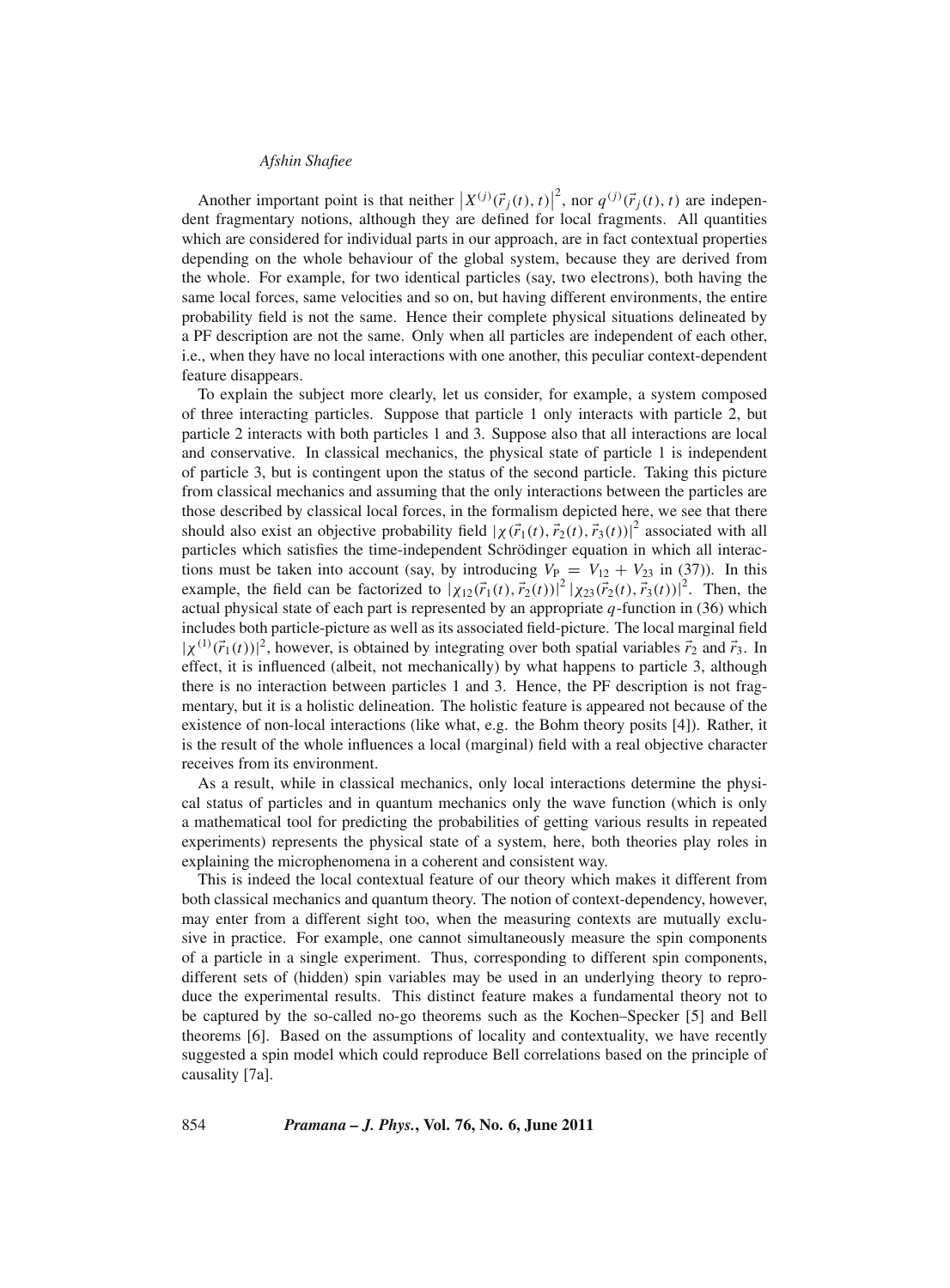### **3. Stationary fields**

### 3.1 *Particle in a one-dimensional box*

Let us consider a particle confined to a one-dimensional box along the *x*-direction within  $0 \le x \le a$  where the particle was not subjected to any force. At boundaries, the potential energy  $V_P$  equals infinity. According to  $(7)$ , we have

$$
\chi_n(x(t)) = A_n \sin\left(\frac{n\pi x(t)}{a}\right),\tag{40}
$$

where  $A_n$  is the amplitude of the field  $\chi_n$  (defined also in (8)), and  $n = 1, 2, ...$  is the energy quantum number. The energy of the system is also obtained as  $E_n = p_n^2/2m = n^2h^2/8ma^2$ where  $p_n$  is the de Broglie momentum in (6). Considering  $x(t) = v_P t + x_0$ , where  $x_0$  is the initial position of the particle, one can also write (40) as

$$
\chi_n(t) = A_n \sin(\bar{\omega}_n t + \phi), \qquad (41)
$$

where  $\bar{\omega}_n = k_n v_p$ ,  $k_n = n\pi/a$  and  $\phi = k_n x_0$ . The relation (41) is the answer of (9) too, when one puts  $f_P = 0$  in it. Taking into account the above relation as the answer of field's equation of motion (9), one can simply show that the energy of the field is equal to

$$
E_{n,\mathrm{F}} = \frac{1}{2} m \bar{\omega}_n^2 A_n^2.
$$
 (42)

Using relation (4), the kinetic energy of the field can be introduced as

$$
K_{n,\mathrm{F}} = \frac{1}{2}m\bar{\omega}_n^2 A_n^2 \cos^2\left(\frac{n\pi x(t)}{a}\right) \tag{43}
$$

and the potential of the field is

$$
V_{n,\mathrm{F}} = \frac{1}{2}m\bar{\omega}_n^2 A_n^2 \sin^2\left(\frac{n\pi x(t)}{a}\right). \tag{44}
$$

Now, considering the equivalence relation  $E_n = E_P + E_{n,F}$ , where  $E_P = p_P^2/2m$ , one can obtain

$$
E_n = \frac{E_P}{1 - (p_P^2 A_n^2 / \hbar^2)}
$$
(45)

which should always be positive. So, we have

$$
p_P^2 A_n^2 \le \hbar^2. \tag{46}
$$

The inequality (46) shows that for a particle with high velocity, the magnitude of the field's amplitude is reduced. As the kinetic energy of the particle grows, the particle's energy  $E_P$  approaches the observable energy of the system  $E_n$  and the energy of the field will vanish.

From (45), one can show that

$$
A_n = \pm \frac{\hbar}{p_P} \left( 1 - \frac{p_P^2}{p_n^2} \right)^{1/2},\tag{47}
$$

*Pramana – J. Phys.***, Vol. 76, No. 6, June 2011** 855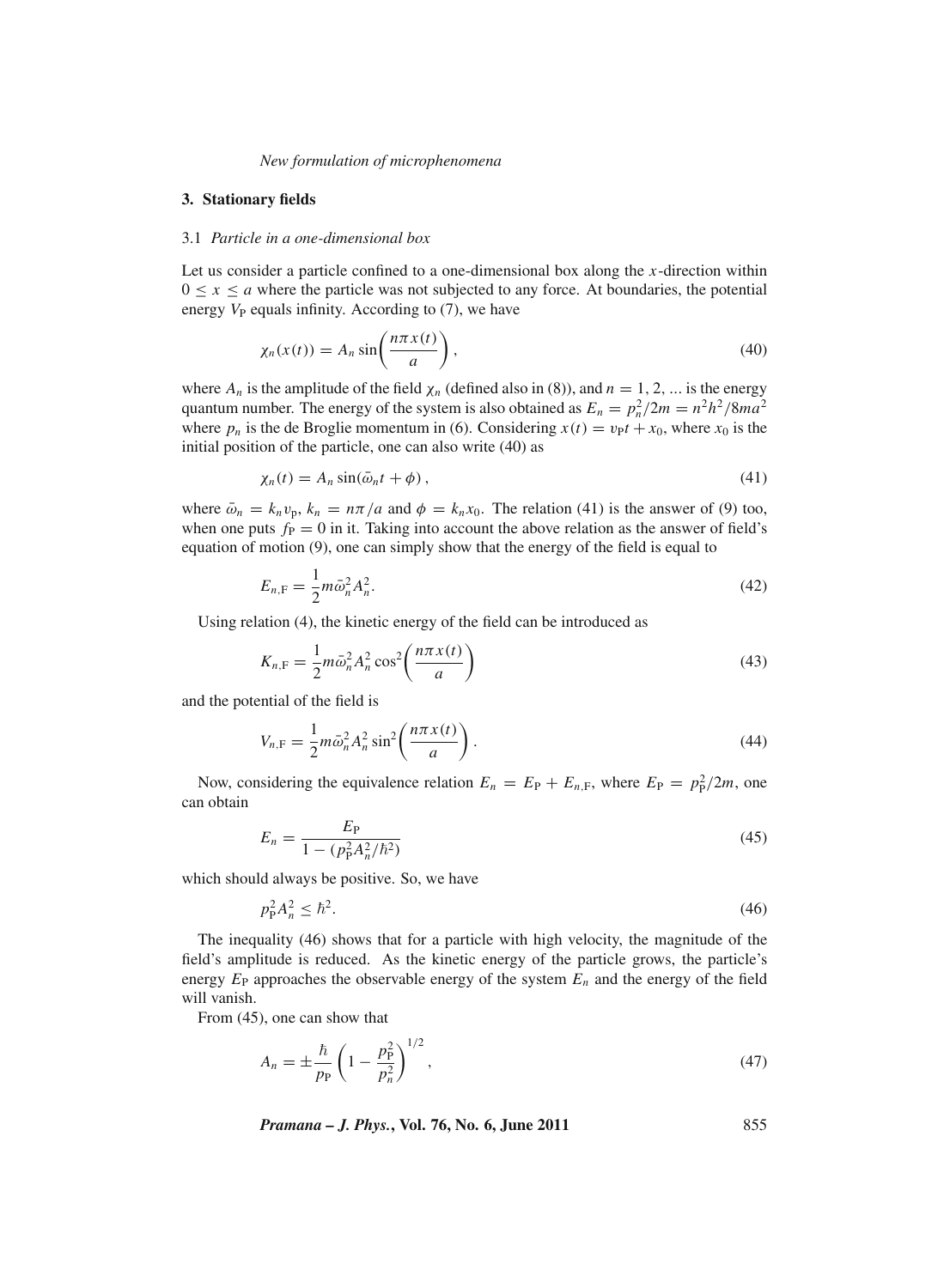where  $p_n^2 = n^2 h^2 / 4a^2$ . One can also check that we should always have

$$
p_P^2 \le p_n^2. \tag{48}
$$

It is now apparent that when  $p_P^2$  approaches  $p_n^2$  (or, equivalently, when  $E_P$  approaches  $E_n$ ), then  $A_n \to 0$  and  $E_F$  becomes zero and we shall have a field without energy characterized as  $\psi(x)$  only. This is the classical limit introduced in §2. A physical instance of this situation is when  $n \to \infty$ . When we give energy to the system, both the values of  $E_P$  and  $E_n$  will increase. According to (46), when  $p_P^2$  increases, the value of  $A_n^2$  should inevitably decrease. Then,  $E_{n,F}$  can be neglected and  $E_n \simeq E_P$ , so that,  $A_n \to 0$  in (47). In effect, we shall have a particle with a classical uniform spatial distribution  $\rho_{n\to\infty} = 1/a$ .

Now, let us obtain the trajectories of the whole PF system according to (12), where  $\chi = \chi_n(x(t))$  in (40). Here, one can show that

$$
q_n(x) = g_{n,\text{PF}} \int \mathrm{d}x \left(1 + \chi_n'^2(x)\right)^{1/2}
$$
  
=  $g_{n,\text{PF}} \int \mathrm{d}x \left[\sin^2\left(\frac{n\pi x}{a}\right) + \frac{p_n^2}{p_p^2} \cos^2\left(\frac{n\pi x}{a}\right)\right]^{1/2}.$  (49)

This is an elliptic integral which we prefer to solve with an appropriate physical assumption. The main assumption is that we can expand  $f_n(x) = (1 + \chi_n^2(x))^{1/2}$  about the small values of  $\chi'_n$  corresponding to the small values of  $A_n$ . From a physical point of view, this assumption means that the energy of the field is not so considerable compared to the energy of the particle. This assumption is justified, because the PF system indeed has a particle character. This is the particle which shares some of its energy with its surrounding field. Yet, the energy contribution of the field is not so significant. Otherwise, the particle nature of the PF system becomes problematic. Thus, we can use the following approximation:

$$
f_n(x) = \left(1 + \chi_n^2(x)\right)^{1/2} \simeq 1 + \frac{\chi_n^2(x)}{2} \tag{50}
$$

from which it is straightforward to show that

$$
q_n(x) \simeq g_{n,\text{PF}} \left[ x + \frac{1}{2} \left( \frac{p_n^2}{p_\text{P}^2} - 1 \right) \int \mathrm{d}x \cos^2 \left( \frac{n \pi x}{a} \right) \right]. \tag{51}
$$

So, defining  $g_{n,PF} = 4p_P^2/(p_n^2 + 3p_P^2)$ , we get

$$
q_n(x) \simeq x + \frac{a}{2n\pi} \left( \frac{p_n^2 - p_p^2}{p_n^2 + 3p_p^2} \right) \sin\left( \frac{2n\pi x}{a} \right) \tag{52}
$$

which demonstrates the paths of the PF system in a one-dimensional box with width *a*. The justification of approximation (50) for reaching the trajectories (52) has been elaborated in Appendix B. One should also note that as  $p_P^2 \to p_n^2$  (in the classical limit),  $g_{n,PF} \to 1$  and  $q_n(x) \rightarrow x$ .

In figures 1a–1c,  $q_n(x)$  is drawn for  $n = 1$ , 2 and 3, respectively, in terms of *x*. One can draw the trajectories in terms of *t* too, considering  $x(t) = v_{\text{P}}t + x_0$ , where  $v_{\text{P}}$  and  $x<sub>0</sub>$  should be chosen arbitrarily. It is significant to note that whereas in the classical view, the trajectory of the particle is just a straight line, here the trajectories are curved. The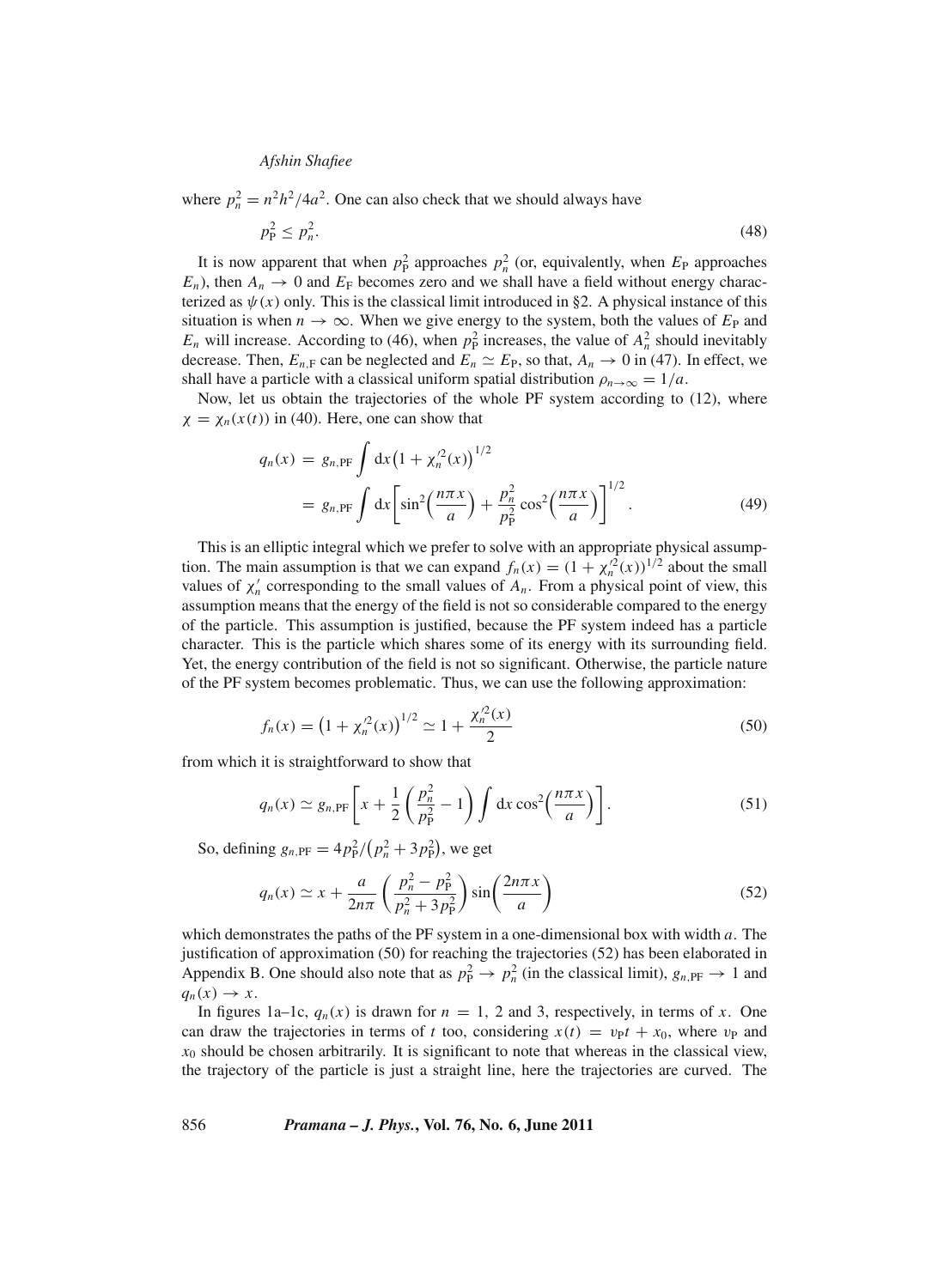curvature of space for the PF system is due to the addition of a new direction caused by the presence of a transverse field denoted by  $\chi_n(x)$  (see also relation (11)).

The wave function of the system is introduced as

$$
\psi_n(x) = \frac{\mathcal{N}}{A_n} \chi_n(x) = \mathcal{N} \sin\left(\frac{n\pi x}{a}\right),\tag{53}
$$

where  $\int_0^a dx$   $|\psi_n(x)|^2 = 1$  and so  $\mathcal{N} = \sqrt{\frac{2}{a}}$ . In figures 1a–1c it is obvious that in each point where  $|\psi_n(x)|^2$  has a maximum or minimum,  $q_n(x)$  has an inflection point. Rewriting the relation (14) for translational motion with  $f<sub>P</sub> = 0$ , we obtain

$$
f_{\rm PF} = m\ddot{q}_n(x) = g_{n,\rm PF} \left[ \frac{m v_{\rm P}^2 \chi_n' \chi_n''}{\left(1 + \chi_n'^2\right)^{1/2}} \right].
$$
 (54)

At nodes, where  $\chi_n = 0$  and so  $\chi_n'' = 0$ , according to (54),  $\ddot{q}_n(x) = 0$  and we have an inflection point for  $q_n(x)$ . Also, the velocity of the PF system is equal to

$$
\dot{q}_n(x) = g_{n,\text{PF}} v_{\text{PV}} \sqrt{1 + \chi_n^2(x)}\tag{55}
$$

which shows that at nodes where  $\chi_n^2(x)$  is maximum,  $\dot{q}_n(x)$  and the kinetic energy of the field reach their maximum values. Therefore, the probability of finding the particle in the vicinity of nodes is very small, because the maximum value of the kinetic energy of the field (i.e.,  $K_F = K_P |\chi'_n|^2$ ) prevents the particle to stay there. In other words, the high velocity of the PF system lessens the chance of observing the particle in such points, when one measures particle's position.

When  $|\psi_n(x)|^2$  has a maximum,  $\psi'_n(x) = 0$  and hence  $\chi'_n(x) = 0$ . Consequently, both the kinetic energy of the field and  $\dot{q}_n(x)$  reach their minimum values and  $\ddot{q}_n(x) = 0$  in (54) indicating the existence of another inflection point in the *q*-curves. In such points, the kinetic energy of the field decreases and there will be more chance to find the particle there.

#### 3.2 *The two-particle three-dimensional isotropic harmonic oscillator*

We consider the three-dimensional isotropic harmonic oscillator for which the classical potential energy is defined as

$$
V_{\mu} = \frac{1}{2} \mu \omega_0^2 (r - r_{\text{eq}})^2,\tag{56}
$$

where  $\mu$  is the reduced mass,  $r = |\vec{r}_2 - \vec{r}_1|$  and  $r_{eq}$  are internal and equilibrium distances of the two particles, respectively and  $\omega_0$  is the spring frequency which is supposed to have the same magnitude in all directions. Defining  $\bar{r} = r - r_{eq}$ , the classical internal dynamics of the two-particle system (hereafter, we call it  $\mu$ -particle) can be written as

$$
\mu \frac{\mathrm{d}^2 \bar{r}}{\mathrm{d}t^2} = f_\mu(\bar{r}),\tag{57}
$$

where  $f_{\mu}(\bar{r}) = -\mu \omega_0^2 \bar{r}$ .

We also introduce the associated internal fields of the oscillator as

$$
\chi_{n,l,m_l}^{\text{osc}}(\bar{r},\theta,\varphi)=\chi_n(\bar{r})Y_{l,m_l}(\theta,\varphi)
$$
\n(58)

*Pramana – J. Phys.***, Vol. 76, No. 6, June 2011** 857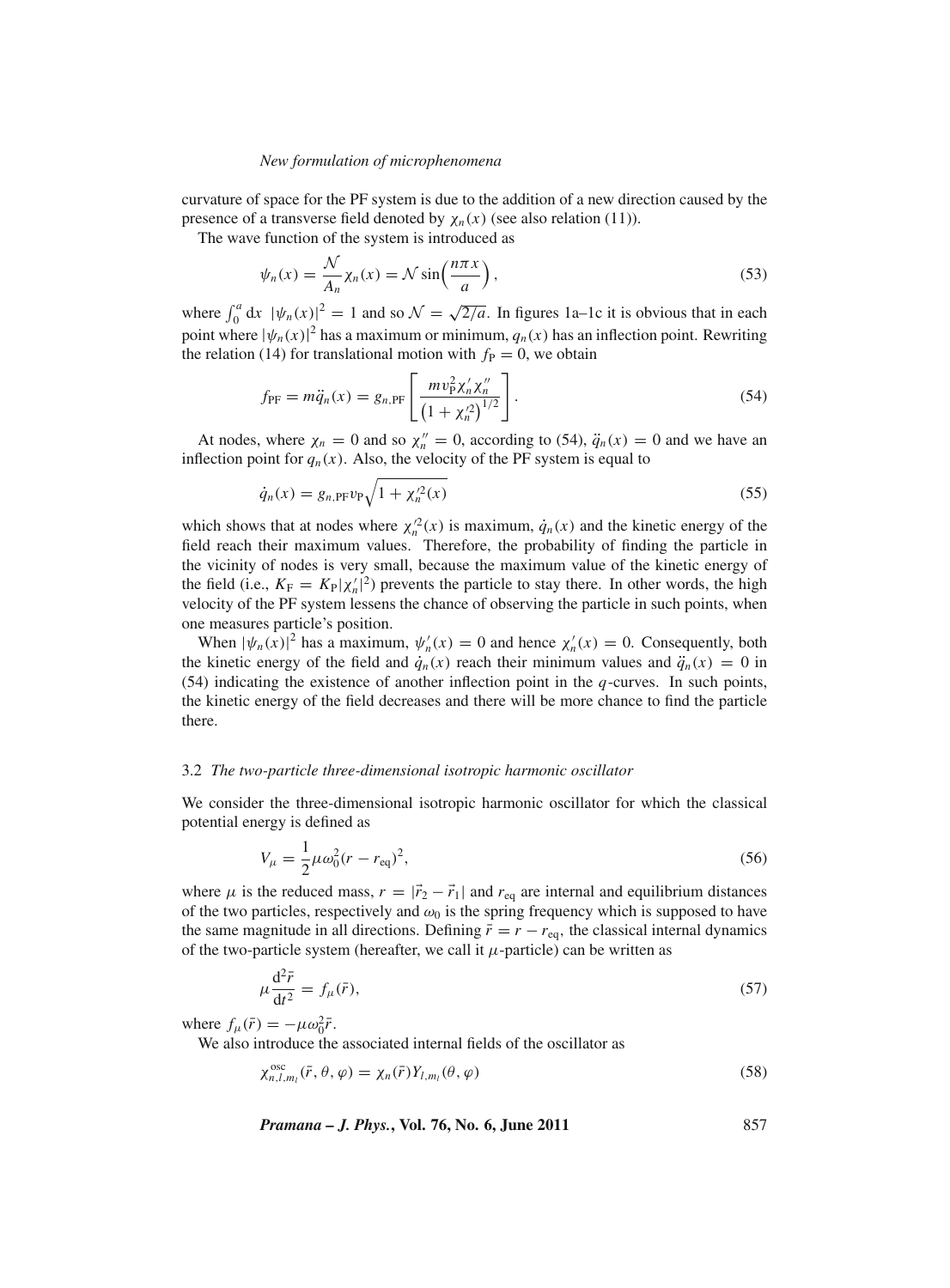

**Figure 1.** The trajectories of a PF system in a one-dimensional box with width  $a = 2$ nm are plotted in comparison with a dashed straight line for (a)  $q_1(x)$  with  $\left(\frac{p_1^2}{p_P^2}\right)$  = 1.5, (**b**)  $q_2(x)$  with  $\left(\frac{p_2^2}{p_P^2} = 1.45\right)$  and (**c**)  $q_3(x)$  with  $\left(\frac{p_3^2}{p_P^2}\right) = 1.40$ .

which are the solutions of the time-independent Schrödinger equation. In (58),  $\chi_n(\bar{r})$  is a radial field which depends on the energy quantum number  $n$  ( $n = 0, 1, 2, ...$ ), and  $Y_{l,m}(\theta, \varphi)$  denotes the well-known spherical harmonic functions where *l* and  $m_l$  are angular momentum and its *z*-component quantum numbers, respectively.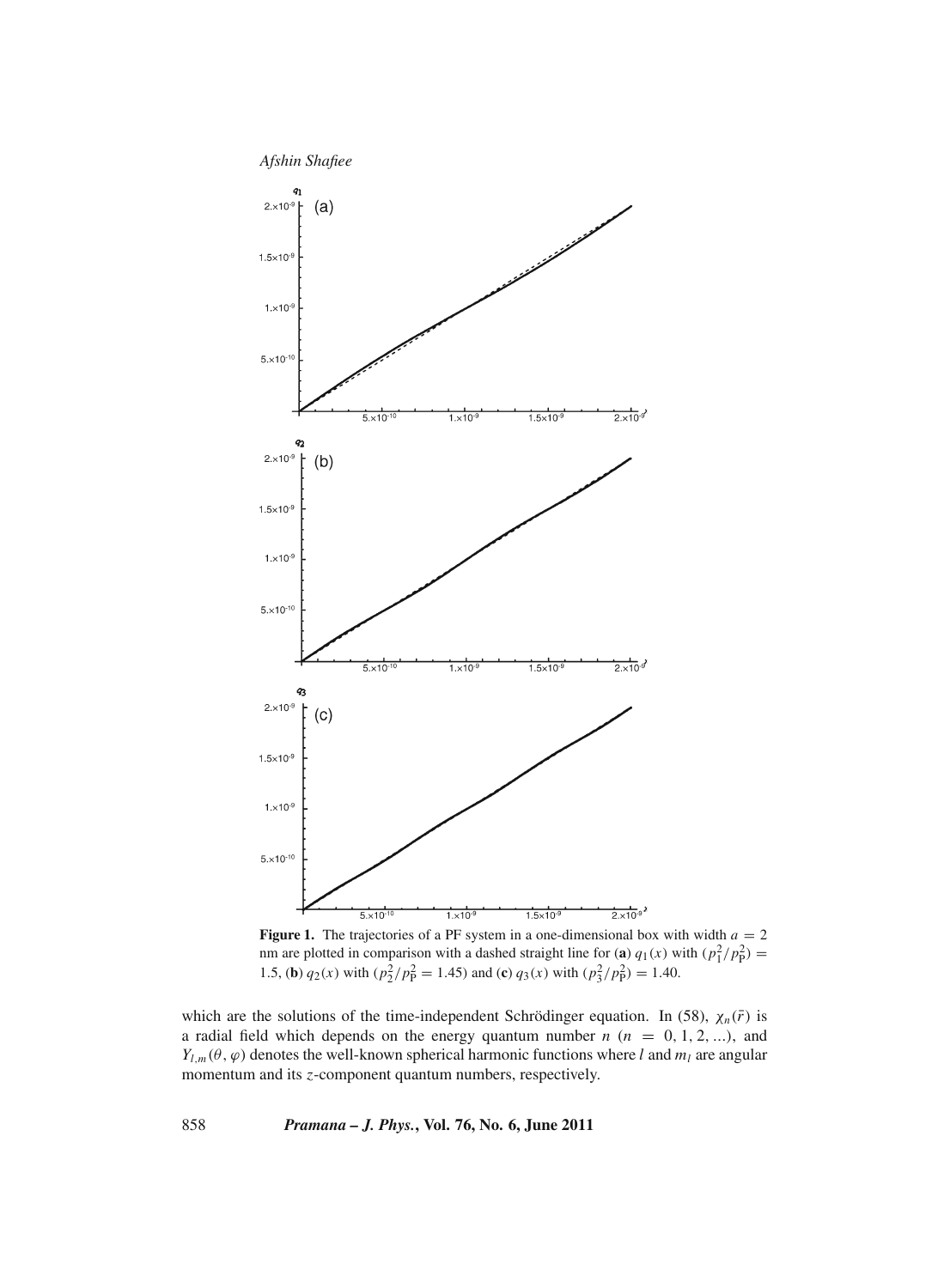From eq. (57), one can find the following solutions for the internal distance and momentum variables  $\bar{r}(t)$  and  $p_{\mu}(t)$ , respectively:

$$
\bar{r}(t) = L \cos(\omega_0 t + \vartheta);
$$
\n
$$
p_{\mu}(t) = \mu \frac{d\bar{r}}{dt} = -\mu \omega_0 \frac{d\bar{r}}{dt} \sin(\omega_0 t + \vartheta) = -\mu \omega_0 \sqrt{L^2 - \bar{r}^2(t)}
$$
\n(59)

where *L* is the amplitude of oscillation and  $\vartheta$  is a phase constant.

The energy of the field can be represented as

$$
E_{n,\mathrm{F}} = E_n - E_\mu
$$
  
= 
$$
\frac{\hbar \omega_0}{2} [2n + 1 - \alpha L^2],
$$
 (60)

where  $E_n = \hbar \omega_0 (n + \frac{1}{2})$  is the energy of the whole oscillating PF system,  $\alpha = \mu \omega_0 / \hbar$ and  $E_{\mu} = \frac{1}{2}\mu\omega_0^2 L^2$  is the internal energy of the  $\mu$ -particle. Here, we are assuming that  $L^2 \ge (2n + 1)/\alpha$ . Hence, there is no classically forbidden region where the PF system cannot go, because  $E_n \leq E_P$ . The energy of the field is negative and varying depending on various *n* states, but the energy of the  $\mu$ -particle is constant. To prepare an excited PF system, we must give energy to the whole system. As the system takes energy, the energy of the field  $E_{n,F}$  approaches zero and at the same time, the value of  $E_n$  positively increases and becomes nearly  $E_\mu$ .

Let us suppose that the energy of the field would be zero for  $n \ge n_{\text{max}}$ . Then, we have

$$
L^2 = \frac{2n+1}{\alpha}, \quad \text{for } n \ge n_{\text{max}}.\tag{61}
$$

For a hydrogen molecule, e.g., with  $\alpha \approx 10^{20}$ , assuming that  $n_{\text{max}} \approx 50$ , one gets  $L \simeq \pm 1$  nm.

Beyond  $n_{\text{max}}$ , if we still give energy to the system, both  $E_n$  and  $E_\mu$  will increase equivalently, but the energy of the field remains zero. In the classical limit  $E_{n,F} \to 0$ , we have only a particle entity which is statistically described by a classical probability distribution.

The stationary probability fields go to zero, when a particle reaches its boundaries because all radial distributions  $\chi_n^2(\bar{r}(t))$  are proportional to a factor of  $\exp(-\alpha \bar{r}^2(t))$ , where at  $\bar{r} \to L$  comes near to zero. For example, for a typical value of  $\alpha L^2 \approx 101$  (see relation (61) for  $n_{\text{max}} \approx 50$ ), we have  $\chi_n^2(L) \propto \exp(-\alpha L^2) \approx \exp(-101) \simeq 10^{-44}$  which is physically negligible. The same situation holds true for the kinetic energy of the field. Regarding relation (30), one can define

$$
K_{n,\mathrm{F}} = \frac{1}{2}\mu \left| \dot{\chi}_{n,l,m_l}^{\mathrm{osc}} \right|^2 = \frac{1}{2}\mu \left( \frac{\mathrm{d}\bar{r}}{\mathrm{d}t} \right)^2 \left( \frac{\mathrm{d}\chi_n(\bar{r})}{\mathrm{d}\bar{r}} \right)^2 \left| Y_{l,m_l}(\theta,\varphi) \right|^2
$$
  
=  $K_\mu \chi_n'^2(\bar{r})^2 \left| Y_{l,m_l}(\theta,\varphi) \right|^2,$  (62)

where, as is obvious from the classical Newton's equation (57),  $\dot{\theta}$  and  $\dot{\varphi}$  are supposed to be zero. One can see that  $K_{n,F} \to 0$ , as  $\bar{r} \to L$ .

On the other hand,  $p_{\mu}(t)$  comes to zero, when  $\bar{r} = L$ . Yet, at boundaries the potential of the field reaches its minimum value  $E_{n,F}$  < 0 and  $p^2 = 2\mu E_{n,F}$ , where p is the de Broglie momentum. Since  $p$  is physically significant in our approach, it is not possible to assign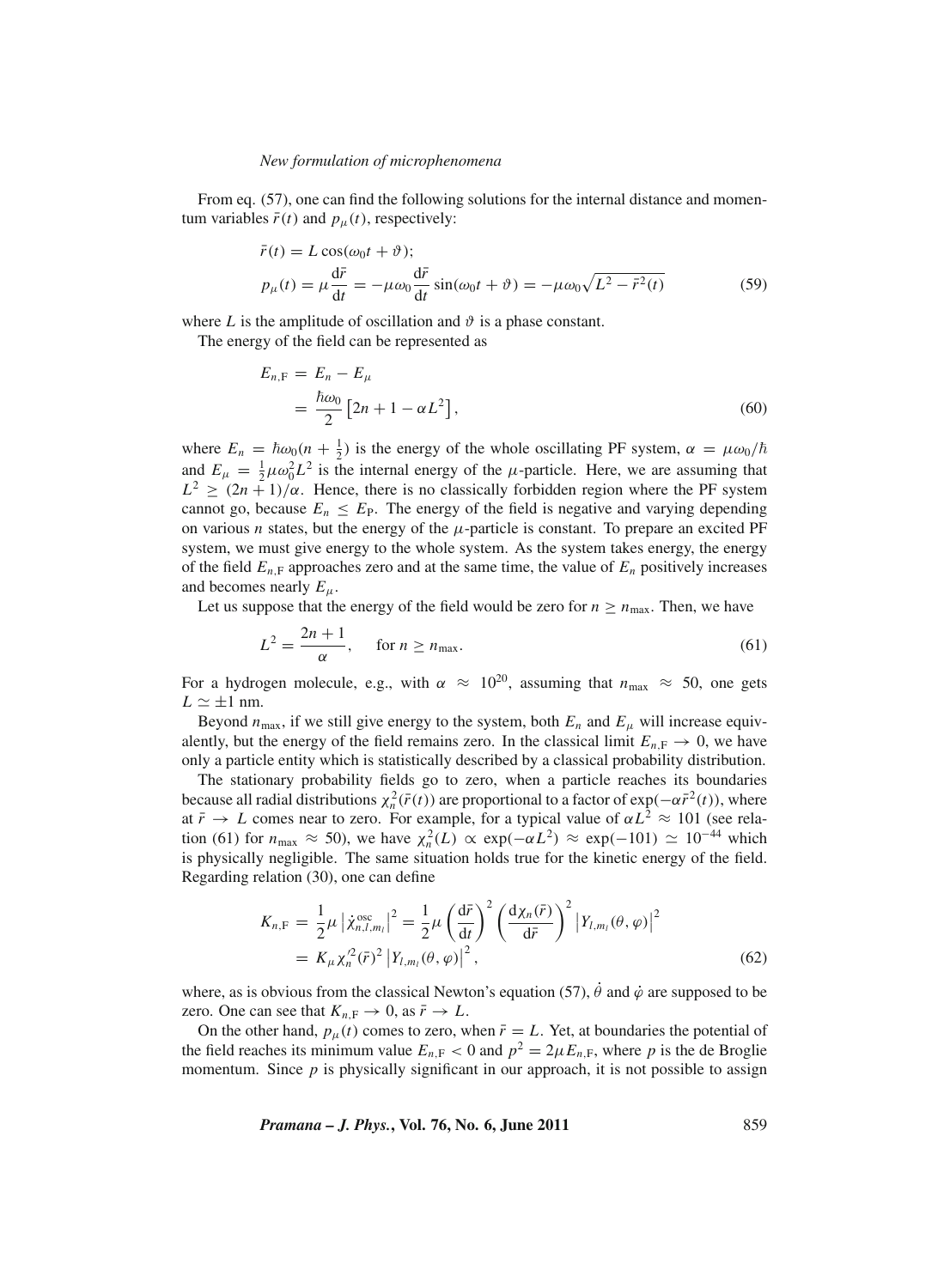imaginary values. Correspondingly, when  $K_{\mu} = 0$  (except for the cases in which  $E_{n,F} = 0$ , i.e., in the classical limit  $n \to n_{\text{max}}$ ), the probability densities (i.e.,  $|\psi_{n,l,m_l}^{\text{osc}}|^2 \propto |\chi_{n,l,m_l}^{\text{osc}}|^2$ ) will be zero at boundaries for  $n \ll n_{\text{max}}$ .

To find the trajectory equations of the oscillating PF system, we first rewrite (29) as

$$
\dot{q}_{n,l,m_l}^2(\bar{r},\theta,\varphi) = g_{\rm PF}^2 v_\mu^2 \Big( 1 + \chi_n^{\prime 2}(\bar{r})^2 \left| Y_{l,m_l}(\theta,\varphi) \right|^2 \Big), \tag{63}
$$

where  $v_{\mu}^2 = (\mathrm{d}\bar{r}/\mathrm{d}t)^2$  and we set  $g_{\text{PF}} = (2\sqrt{\pi})^{-1}$ . Integrating over  $\theta$  and  $\varphi$  in the spherical coordinates and assuming that spherical harmonics  $Y_{l,m_l}(\theta, \varphi)$  are normalized, one eventually obtains

$$
q_n^{\text{osc}}(\bar{r}) = \int d\bar{r} \left( 1 + \frac{\chi_n^{\prime 2}(\bar{r})}{4\pi} \right)^{1/2} \simeq \int d\bar{r} \left( 1 + \frac{\chi_n^{\prime 2}(\bar{r})}{8\pi} \right) \tag{64}
$$

in which we have used the same approximation as (50).

Now, let us calculate the trajectories for the first two states of an oscillating PF system. Calculations for other stationary fields can be made in a similar way. For  $n = 0$  and 1, we have, respectively,  $\chi_0(\bar{r}) = A_0^{\text{osc}} \exp(-\alpha \bar{r}^2/2)$  and  $\chi_1(\bar{r}) = A_1^{\text{osc}} \bar{r} \exp(-\alpha \bar{r}^2/2)$  where  $A_n^{\text{osc}}$ is the amplitude of the stationary field for the *n*th state. The trajectory functions for  $n = 0$ and 1 can then be calculated as

$$
q_0^{\text{osc}}(\bar{r}) \simeq \bar{r} + \frac{\left(\alpha A_0^{\text{osc}}\right)^2 \bar{r}^3}{48\pi} e^{-\alpha \bar{r}^2} + \cdots
$$
 (65)

and

$$
q_1^{\text{osc}}(\bar{r}) \simeq \bar{r} + \frac{\alpha (A_1^{\text{osc}})^2 \bar{r}}{16\pi} e^{-\alpha \bar{r}^2} + \frac{\alpha^3 (A_1^{\text{osc}})^2 \bar{r}^5}{80\pi} e^{-\alpha \bar{r}^2} + \cdots,
$$
 (66)

respectively. The details of the derivation of these relations are given in Appendix C.

For now, it is useful to estimate the values of  $A_0^{\text{osc}}$  and  $A_1^{\text{osc}}$  for a specific system like the hydrogen molecule. Both the *q*-functions in (65) and (66) are zero at  $\bar{r} = 0$  (i.e.,  $r = r_{eq}$ ) and it is expected that they satisfy the boundary condition  $q_n^{\text{osc}}(\bar{r} = L) = L$ . In  $t = t_{eq}$ ) and it is expected that they satisfy the boundary condition  $q_n$   $(t = L) = L$ . In the first excited state,  $q_1^{\text{osc}}(\bar{r})$  should also have a value approximately equal to  $\pm 1/\sqrt{\alpha}$  at  $\bar{r} = \pm 1/\sqrt{\alpha}$ , since  $\chi_1^2(\bar{r})$  has two similar maximums at  $+1/\sqrt{\alpha}$  and  $-1/\sqrt{\alpha}$ . So, for a hydrogen molecule with  $\alpha \approx 10^{20}$  and  $L \simeq \pm 1$  nm, one concludes from relation (66) that

$$
q_1^{\text{osc}}(\bar{r}=L) \simeq L\left(1 + 4 \times 10^{-23} \left(A_1^{\text{osc}}\right)^2 + \cdots\right)
$$
 (67)

and

$$
q_1^{\text{osc}}\left(\bar{r} = \pm \frac{1}{\sqrt{\alpha}}\right) \simeq \pm \frac{1}{\sqrt{\alpha}} \left(1 + 8.8 \times 10^{17} \left(A_1^{\text{osc}}\right)^2 + \cdots\right).
$$
 (68)

Estimating  $A_1^{\text{osc}} \sim \pm 10^{-10}$  m, we obtain  $q_1^{\text{osc}}(\bar{r}=L) \simeq L$  in (67), and  $q_1^{\text{osc}}(\bar{r}=\pm \frac{1}{\sqrt{\alpha}}) \simeq$  $\pm \frac{1.01}{\sqrt{\alpha}}$  in (68). Similarly, for the ground state we have

$$
q_0^{\text{osc}}(\bar{r} = L) \simeq L\Big(1 + 6.7 \times 10^{-25} \left(A_0^{\text{osc}}\right)^2 + \cdots\Big).
$$
 (69)

Comparing this equation with (67), one can appropriately estimate  $A_0^{\text{osc}} \sim \pm 10^{-9}$  m. Having the same requirements as (67) and (68) for each  $q_n^{\text{osc}}$ , one can show that as the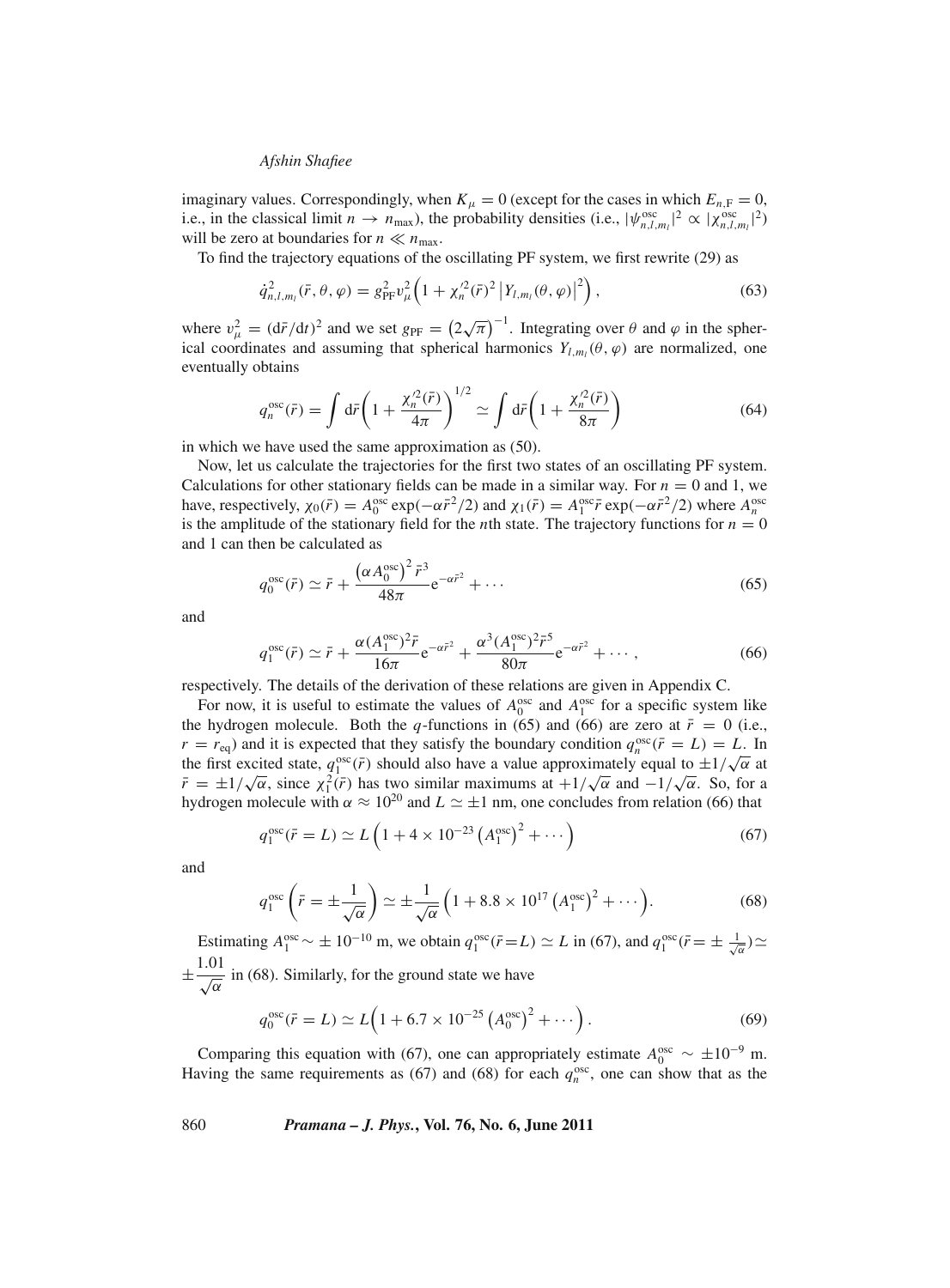quantum number *n* increases ( $n \to n_{\text{max}}$ ),  $A_n^{\text{osc}}$  becomes smaller and smaller. Hence, for  $n \to n_{\text{max}}$ ,  $q_{n \to n_{\text{max}}}^{\text{osc}}(\bar{r}) \to \bar{r}$ , and we shall have only an oscillating particle with a classical distribution.

According to relation (63), the radial kinetic energy of the PF system can be introduced as

$$
K_{n,\text{PF}} = K_{\mu} \left( 1 + \frac{\chi_n'^2(\bar{r})}{4\pi} \right). \tag{70}
$$

At nodes where  $\chi_n^2(\bar{r})$  is maximum, the value of  $K_{n,PF}$  increases and at places where  $\chi_n^2(\bar{r})$ is maximum, it decreases, corresponding to the minimum and maximum probabilities of finding the particle in such regions.

In effect, the velocity of the oscillating PF system can be approximated to

$$
\dot{q}_n^{\text{osc}}(\bar{r}) \simeq v_\mu \bigg( 1 + \frac{\chi_n^{\prime 2}(\bar{r})}{8\pi} \bigg). \tag{71}
$$

From (71) it is clear that for the first two states, corresponding to the minimum and maximum of the probability fields  $\chi_0^2(\bar{r})$  and  $\chi_1^2(\bar{r})$ , there are one and three inflection points in trajectories  $q_0^{\text{osc}}(\vec{r})$  and  $q_1^{\text{osc}}(\vec{r})$ , respectively, with the same interpretation depicted before for the particle in box. Yet, to plot the aforementioned trajectories, one should have the complete forms of *q*-functions in (65) and (66). This is a mathematical problem which is not our main concern here.

#### 3.3 *The hydrogen-like atom*

A hydrogen-like atom is composed of an electron of charge −*e* and a nucleus of charge +*Ze*, where  $e = 1.6 \times 10^{-19}$  C. The coordinates of electron relative to the nucleus are denoted as  $(x, y, z)$  which are the components of an internal (relative) vector  $\vec{r}$ . The force exerted on the electron is given by the Coulomb's law force which for a hydrogen-like atom can be expressed as

$$
f = \frac{-Ze^2 \vec{r}}{r^2},\tag{72}
$$

where  $e' = e/\sqrt{4\pi \varepsilon_0}$  is the proton charge in statcoulombs. The Coulomb force is central for which the potential energy can be obtained as  $V = -Ze^{2}/r$ . Now, we are interested to discuss about a  $\mu$ -particle moving in a central force field defined in (72). Here,  $\mu$  =  $m_e m_N / (m_e + m_N)$  where  $m_e$  and  $m_N$  are the electronic and nuclear masses, respectively. In this way, for all physical purposes, one can imagine a  $\mu$ -particle as an electron, because  $m_e \ll m_N$  and  $\mu \simeq m_e$ .

Due to the spherical symmetry which is the typical feature of a central force problem, the angular momentum of the  $\mu$ -particle is conserved. Then, the classical internal energy of the hydrogen-like atom can be given as

$$
E_{\mu} = \frac{1}{2}\mu \dot{r}^2 + \frac{L_C^2}{2\mu r^2} - \frac{Ze^2}{r},\tag{73}
$$

where  $L<sub>C</sub><sup>2</sup>$  is the square of magnitude of the angular momentum in the classical approach. In polar coordinates, one can show that

$$
L_{\rm C} = \mu r^2 \dot{\theta} = \mu r v,\tag{74}
$$

*Pramana – J. Phys.***, Vol. 76, No. 6, June 2011** 861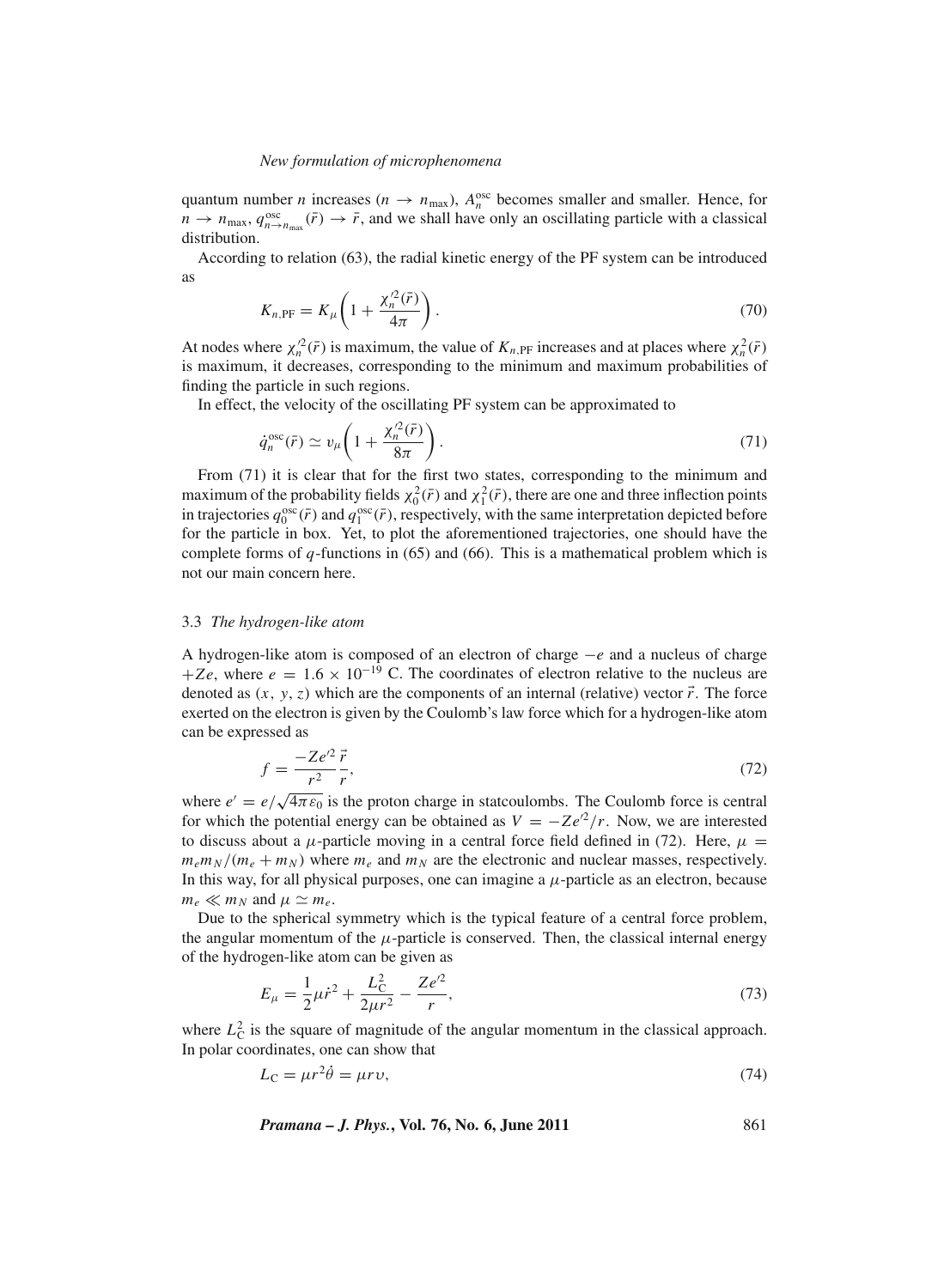where  $\dot{\theta}$  and  $v = r\dot{\theta}$  are the angular and tangential velocities, respectively. If we assume that  $E_{\mu}$  is equal to the minimum point of the last two terms  $\frac{L_c^2}{2\mu r^2} - \frac{Ze^2}{r}$ , the electron would have an orbital motion with a fixed separation  $r$ . So,  $\dot{r} = 0$  and the internal energy of the  $\mu$ -particle reduces to

$$
E_{\mu} = \frac{L_{\rm C}^2}{2\mu r^2} - \frac{Ze^{\prime 2}}{r},\tag{75}
$$

where  $L_C^2/2\mu r^2$  describes the rotational energy of the  $\mu$ -system with a moment of inertia  $\mu r^2$ .

From a classical point of view, however, the mechanical stability of the  $\mu$ -particle orbit requires that the Coulomb force be balanced by the centrifugal force  $\mu r \dot{\theta}^2$  due to the circular motion. From this, one concludes that

$$
r = \frac{Ze^2}{\mu v^2} \tag{76}
$$

and

$$
E_{\mu} = -\frac{1}{2} \left( \frac{Ze^2}{r} \right) = -\frac{1}{2} \mu v^2
$$
  
\n
$$
\approx -\frac{1}{2} m_e \left( \frac{Ze^2}{\hbar} \right)^2 \left( \frac{a_0/Z}{r} \right),
$$
\n(77)

where  $a_0 = \hbar^2 / \mu e^{i2}$  [7b].

The classical dynamics of the  $\mu$ -particle can be decomposed to three relations corresponding to the three components of *r*. For the *x*-component of *r*, e.g., one can write

$$
\mu \frac{d^2 x}{dt^2} = f_x = \frac{-Ze'^2 x}{r^2 r} = -\dot{\theta}^2 x,\tag{78}
$$

where  $\dot{\theta}^2 = Ze^{2}/\mu r^3$  is a constant. In accordance with the definition of the *x*-variable in the spherical polar coordinates, one can write the solution of (78) as

$$
x = r\sin\theta\cos\varphi,\tag{79}
$$

where  $\theta = \dot{\theta}t + \theta_0$  and r and  $\varphi$  are constants. Then, we obtain the *x*-component of the tangential velocity  $\nu$  as

$$
v_x = v \cos \theta \cos \varphi \tag{80}
$$

in which  $v = r\dot{\theta}$ . The other components of *r* and *v* can be similarly obtained afterwards.

To know the exact value of *r*, however, we should know the hidden parameter  $\dot{\theta}$  in (78). Yet, e.g., for two  $\mu$ -particles (say, two electrons) with the same quantum energy  $E_n$ , the angular velocities might have different values, and so their orbital radii *r* would be different too. This, in turn, explains why we can prepare all the hydrogen atoms with the same total electronic energy  $E_n$  in practice, even though for each atom the electron may be found in different locations around the nucleus.

Substantially, one should remember that each  $\mu$ -particle is also associated with an internal field collectively denoted by

$$
\chi_{n,l,m_l}^{\text{HA}}(r,\theta,\varphi)=\chi_{n,l}(r)Y_{l,m_l}(\theta,\varphi),\tag{81}
$$

862 *Pramana – J. Phys.***, Vol. 76, No. 6, June 2011**

 $\overline{X}$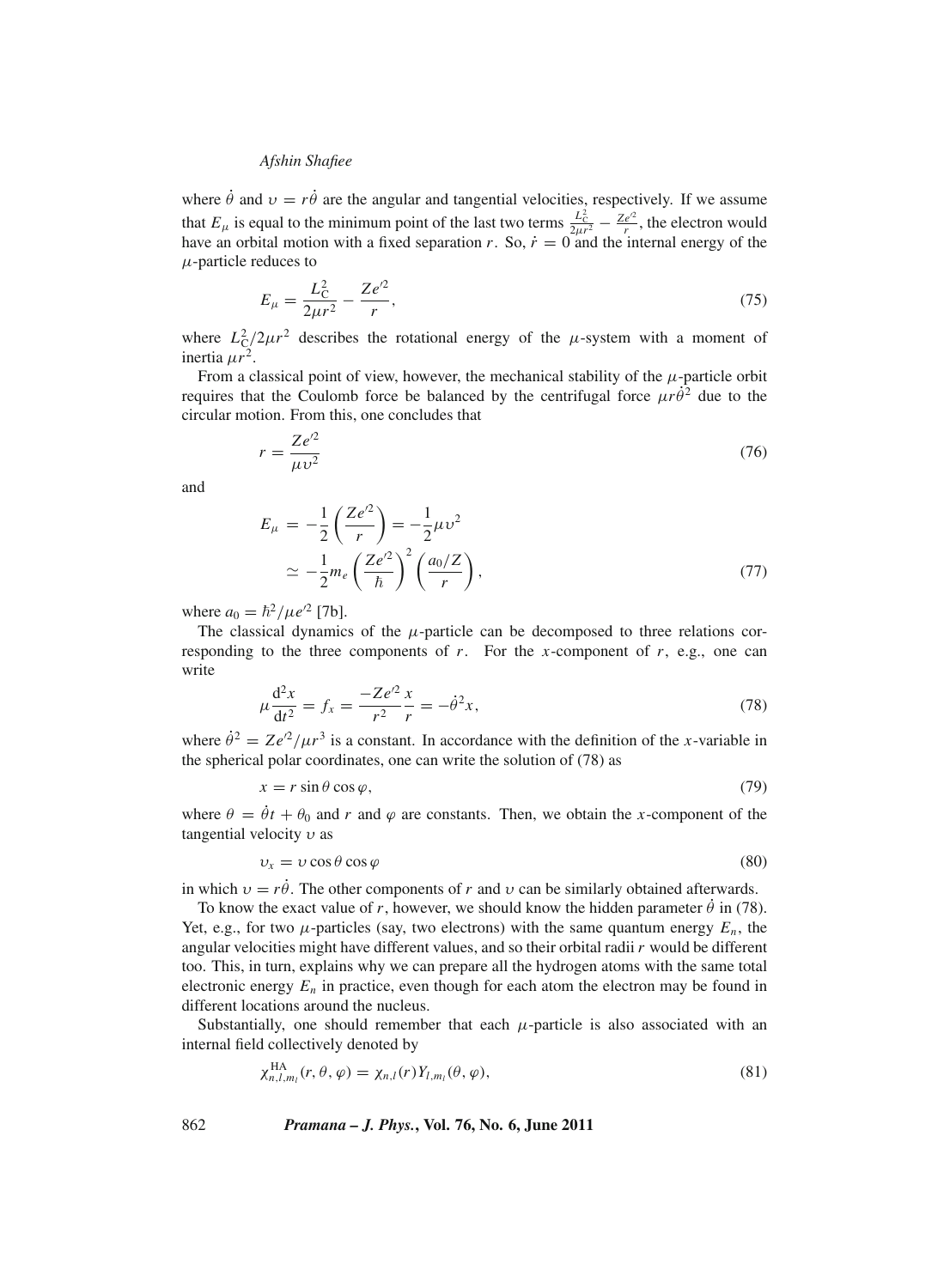where superscript HA stands for the hydrogen-atom system,  $\chi_{n,l}(r)$  is the radial field of the system and  $Y_{l,m_l}(\theta, \varphi) = S_{l,m_l}(\theta) T_{m_l}(\varphi)$  is the spherical harmonics.  $T_{m_l}(\varphi) =$ (1/ $\sqrt{2\pi}$ ) exp(*im<sub>l</sub>* $\varphi$ ) also denote the eigenfunctions for the *z*-component of angular momentum and *S* is the theta factor of *Y*. The quantum numbers  $n$ , *l* and  $m_l$  are defined as in (58), but  $n = 1, 2, 3, ...$  here. All forms of internal fields  $\chi_{n,l,m_l}^{\text{HA}}(r, \theta, \varphi)$  are solutions of the time-independent Schrödinger equation written for a hydrogen-like system with the central force (72). Subsequently, the energy of the field can be introduced as

$$
E_{n,\mathrm{F}} = -\frac{1}{2}\mu \left(\frac{Ze'^2}{\hbar}\right)^2 \left[\frac{1}{n^2} - \frac{1}{r}\left(\frac{a_0}{Z}\right)\right]
$$
  

$$
\simeq -\frac{1}{2}m_e \left(\frac{Ze'^2}{\hbar}\right)^2 \left[\frac{1}{n^2} - \frac{1}{r}\left(\frac{a_0}{Z}\right)\right],
$$
 (82)

where  $E_{n,F} = E_n - E_\mu$  and  $E_n = -\frac{1}{2}\mu (Ze^{i2}/n\hbar)^2$  is the quantum energy of the PF system (i.e., the electron with its associated field (81)). Accordingly, the following situations can be recognized for a given energy level *n*:

• The electron may be found at locations where  $r < (n^2 a_0/Z)$ . In this case, the energy of the electron is more negative compared to the total energy  $E_n$ . Consequently, the energy of its associated field is positive.

• The electron may be found at locations where  $r \ge (n^2 a_0/Z)$ . Then, one can infer that  $E_{n,F} \leq 0$  and  $E_{\mu} \geq E_n$ .

The whole PF system can be viewed as an isolated atom with a definite amount of energy  $E_n$  in stationary states. The balance of energy between the particle and its associated stationary field is a consequence of the conservation of energy of the whole PF system because when the particle is subjected to a conservative force (like (72)), the total energy of the system should also be conserved [7c]. In effect, the active role belongs to the particle itself and this is the physical status of the particle that determines the physical behaviour of its allied field.

Thus, a more (less) negative energy of the particle implies that the electron will be definitely observed near (farther apart) the nucleus. For an electron far from the nucleus (i.e., for large values of  $r$ ), the energy of the electron is more shared with its surrounding, and so  $E_{n,F}$  is nearly the same as  $E_n$ . For small values of *n*, however, this situation is not likely to happen because generally speaking, the magnitude of the energy of the field has been mostly assumed to be not so large compared to the particle's energy. For higher energy levels, on the other hand, the magnitudes of both  $E_{n,F}$  and  $E_n$  are negligible, and so the electron has more chance to be found at distant locations around the nucleus. This kind of anticipation is in full agreement with the predictions of quantum mechanics.

Yet, the energy of the electron cannot be determined *a priori*, just as the value of the angular velocity  $\dot{\theta}$  could not be assigned in advance. So, any prediction about the location of electron is made using the probability densities  $|\psi_{n,l,m_l}^{\text{HA}}(r,\theta,\varphi)|^2$  which are proportional to the probability fields  $|\chi_{n,l,m_l}^{HA}(r,\theta,\varphi)|^2$ . On average, the energy of the field is always zero, because in (82) we have  $\langle 1/r \rangle_{n,l,m_l} = Z/a_0 n^2$ . Thus

$$
\langle E_{\mu} \rangle_{n,l,m_l} = E_n. \tag{83}
$$

*Pramana – J. Phys.***, Vol. 76, No. 6, June 2011** 863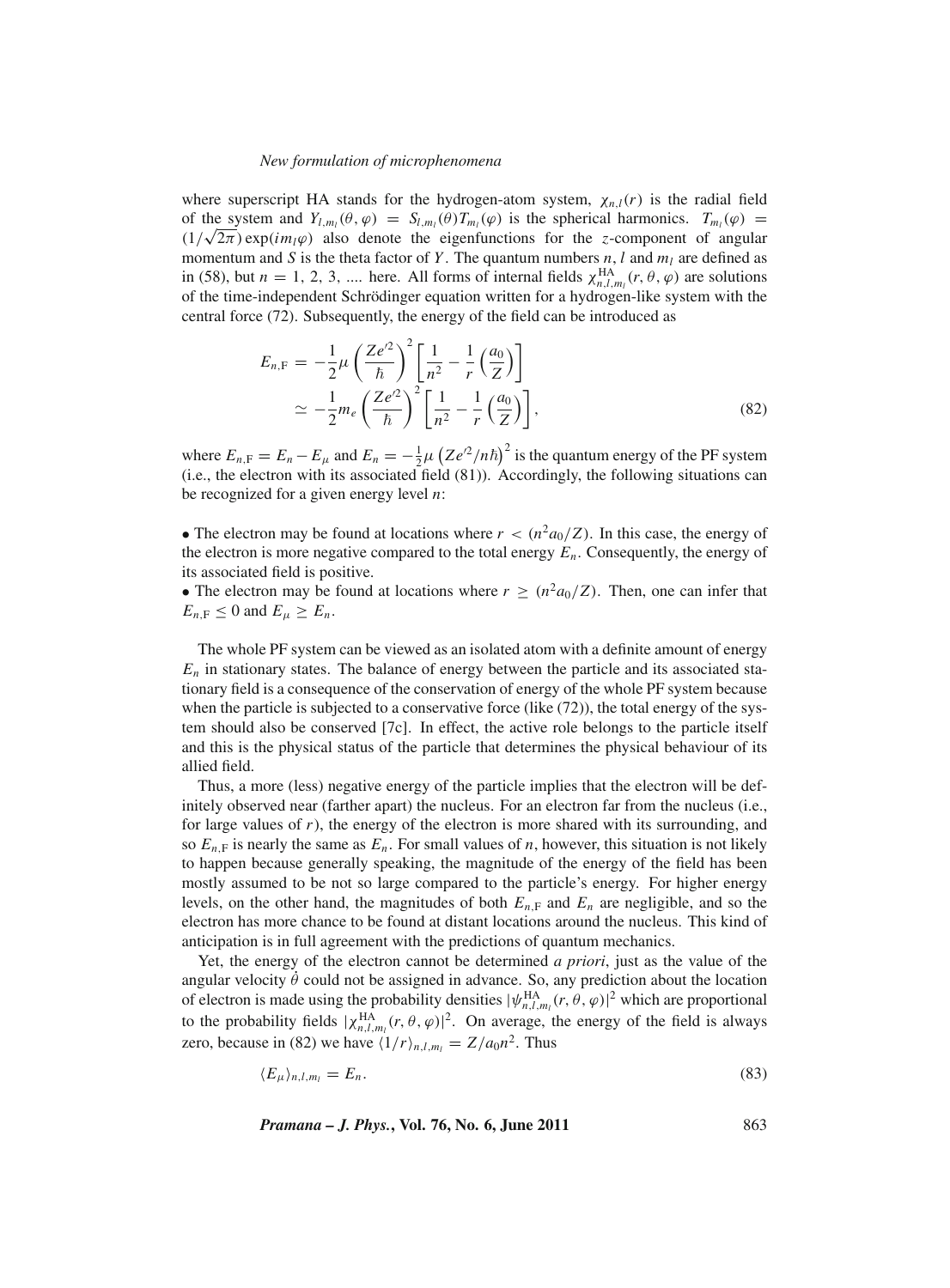Using relations (30) and (81), one can obtain the kinetic energy of the field as

$$
K_{n,\mathrm{F}} = \frac{1}{2}\mu \left| \dot{\chi}_{n,l,m_l}^{\mathrm{HA}}(r,\theta,\varphi) \right|^2 = \frac{1}{4\pi} \mu \chi_{n,l}^2(r) S_{l,m_l}'^2(\theta) \dot{\theta}^2. \tag{84}
$$

Hence, the kinetic energy of the PF system can be introduced as

$$
K_{n,\text{PF}} = \frac{1}{2} \mu r^2 \dot{\theta}^2 \left( 1 + \frac{1}{2\pi r^2} \chi_{n,l}^2(r) S_{l,m_l}^2(\theta) \right). \tag{85}
$$

Also, we have

$$
\chi_{n,l}(r) = \frac{A_n^{\text{HA}}}{\mathcal{N}_n} R_{n,l}(r),\tag{86}
$$

where  $A_n^{\text{HA}}$  is the amplitude of the radial field for the *n*th state,  $R_{n,l}(r)$  is the radial factor in the hydrogen-like wave function and  $\mathcal{N}_n$  is its normalization constant. By (85), one can deduce the velocity of the PF system:

$$
\dot{q}_{n,l,m_l} = r\dot{\theta} \left( 1 + \frac{1}{2\pi r^2} \chi_{n,l}^2(r) S_{l,m_l}^{\prime 2}(\theta) \right)^{1/2} \simeq r\dot{\theta} \left( 1 + \frac{1}{4\pi r^2} \chi_{n,l}^2(r) S_{l,m_l}^{\prime 2}(\theta) \right),
$$
\n(87)

where, in second line, we have used the same approximation as before (see, e.g., the relation (50)). From (87), one immediately concludes that for all *s*-states ( $l = 0$ ),  $\dot{q}_{\alpha,ns} = \alpha \theta = \nu_{\alpha}$ , where  $\alpha$  denotes *x*, *y* and *z*. Writing first the components of  $\nu$  as (80), and then integrating over  $θ$ , one obtains

$$
q_{x,ns} = r \sin \theta \cos \varphi = x, \quad q_{y,ns} = r \sin \theta \sin \varphi = y, \quad q_{z,ns} = r \cos \theta = z.
$$
\n(88)

In other words, in all *s*-states, the electron-field orbits are the same as the classical orbits of the electron alone. That is

$$
q_{ns} = \left(q_{x,ns}^2 + q_{y,ns}^2 + q_{z,ns}^2\right)^{1/2} = r.
$$
\n(89)

Now, let us derive the trajectory of the PF system for 2*p*-states. Using the relation (87) For  $n = 2$ ,  $l = 1$  and  $m_l = 0$ ,  $\pm 1$ , where  $S_{1,0}(\theta) = \frac{1}{2}\sqrt{6}\cos\theta$ ,  $S_{1,\pm 1}(\theta) = \frac{1}{2}\sqrt{3}\sin\theta$  and  $\theta$  $\chi_{2,1}(r) = A_{21}^{\text{HA}} r \exp(-\frac{Zr}{2a_0})$ , we obtain

$$
\dot{q}_{2p_0} \simeq \nu \left[ 1 + \frac{3}{8\pi} \left( \frac{A_{21}^{\text{HA}}}{a_0} \right)^2 e^{(-Zr/a_0)} \sin^2 \theta \right]
$$
(90)

and

$$
\dot{q}_{2p_{\pm 1}} \simeq \upsilon \left[ 1 + \frac{3}{16\pi} \left( \frac{A_{21}^{\text{HA}}}{a_0} \right)^2 e^{(-Zr/a_0)} \cos^2 \theta \right],\tag{91}
$$

where  $a_0$  is given in eq. (77). When  $\theta = 0$  (i.e. in *z*-direction),  $\dot{q}_{2p_0} = v$  which means that the kinetic energy of the PF system reaches its minimum value. Accordingly, the probability of finding the electron in 2*p*<sup>0</sup> state would be maximized along the *z*-direction.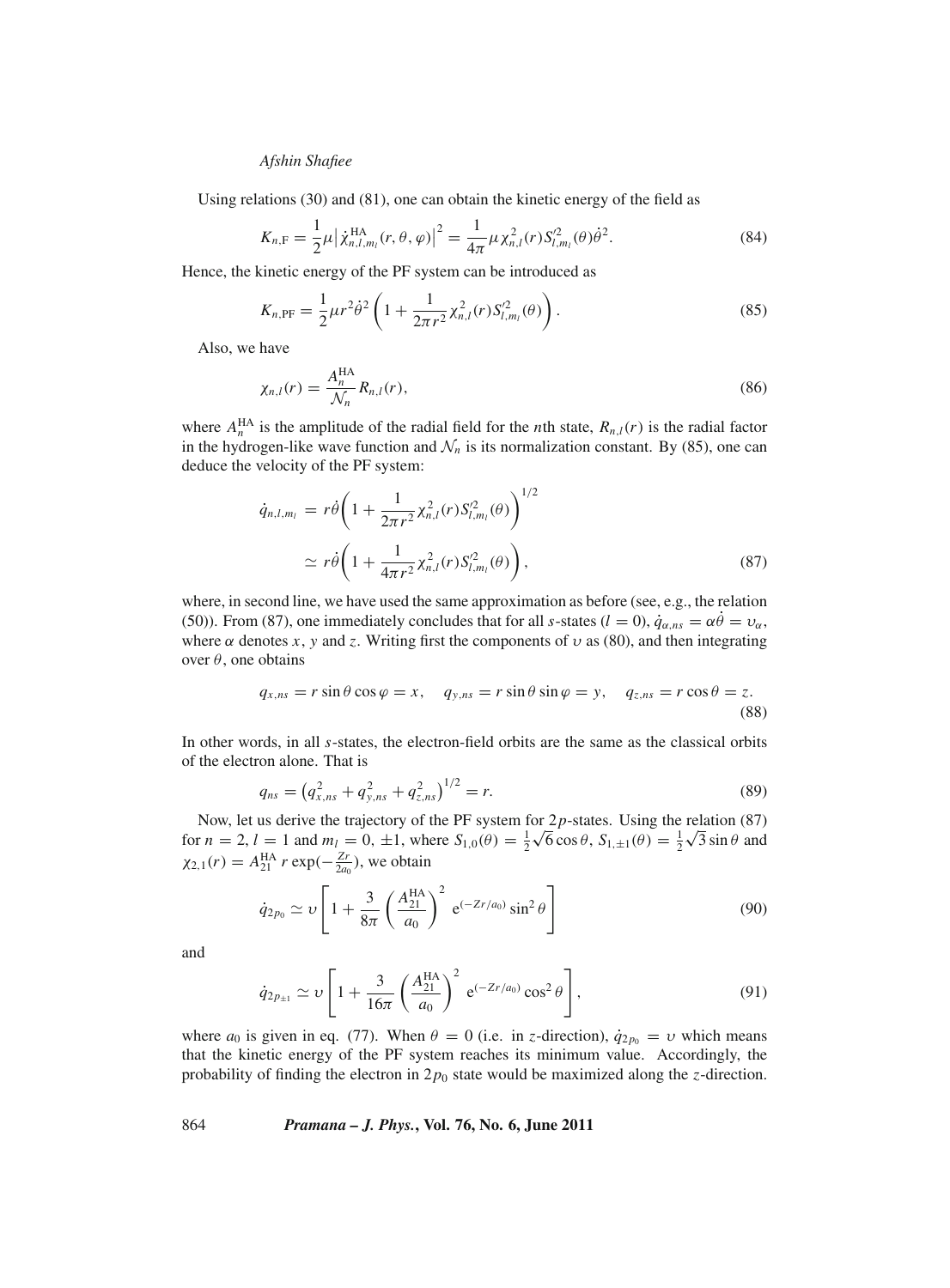Similarly, for  $\theta = \pi/2$ ,  $\dot{q}_{2p_{\pm 1}}$  in (91) reaches its minimum value *v* which explains why in  $2p_{\pm 1}$  states, the probability of finding the electron would be maximized in the *xy*-plane.

For the  $2p_0$  state, it is straightforward to get the *x*-, *y*-, and *z*-components of  $q_{2p_0}$  from (90). With a little manipulation, one can derive

$$
q_{x,2p_0} \simeq x \left[ 1 + \frac{1}{8\pi} \left( \frac{A_{21}^{\text{HA}}}{a_0} \right)^2 e^{(-Zr/a_0)} \sin^2 \theta \right],\tag{92}
$$

where  $\int v_x dt = \int r \dot{\theta} \cos \theta \cos \varphi dt = r \cos \varphi \int \cos \theta d\theta = x$ . Also,  $\int v_x \sin^2 \theta dt =$  $\frac{1}{3}x \sin^2 \theta$ . Similarly, one can show that

$$
q_{y,2p_0} \simeq y \left[ 1 + \frac{1}{8\pi} \left( \frac{A_{21}^{\text{HA}}}{a_0} \right)^2 e^{(-Zr/a_0)} \sin^2 \theta \right]
$$
(93)

and

$$
q_{z,2p_0} \simeq z \left[ 1 + \frac{1}{8\pi} \left( \frac{A_{21}^{\text{HA}}}{a_0} \right)^2 e^{(-Zr/a_0)} (2 + \sin^2 \theta) \right]. \tag{94}
$$

Considering that  $q_{2p_0} = (q_{x,2p_0}^2+q_{y,2p_0}^2+q_{z,2p_0}^2)^{1/2}$ , and keeping only the terms including the second power of amplitude (i.e.,  $(A_{21}^{HA})^2$ ), one gets

$$
q_{2p_0} \simeq r \left[ 1 + \frac{1}{8\pi} \left( \frac{A_{21}^{\text{HA}}}{a_0} \right)^2 e^{(-Zr/a_0)} (1 + \cos^2 \theta) \right]. \tag{95}
$$

In a similar manner, we obtain

$$
q_{2p_{\pm 1}} \simeq r \left[ 1 + \frac{1}{16\pi} \left( \frac{A_{21}^{\text{HA}}}{a_0} \right)^2 e^{(-Zr/a_0)} (1 + \sin^2 \theta) \right]
$$
(96)

From relations (95) and (96), it is now apparent that there is a departure from a perfect circular motion in 2*p*-orbitals. The amount of departure depends on the value of  $(A_{21}^{\text{HA}}/a_0)^2$ , however. Let us consider the case  $\dot{q}_{2p_0}$  in (90), for instance. Keeping validate the approximation used in (87), it is sufficient to show that for the maximum value of the factor  $e^{(-Zr/a_0)} \sin^2 \theta$  in (90) (that is,  $e^{(-Zr/a_0)} \sin^2 \theta|_{\text{max}} = 1$ ), the difference between two expressions  $[1+\frac{3}{8\pi}(A_{21}^{HA}/a_0)^2]$  and  $[1+\frac{3}{4\pi}(A_{21}^{HA}/a_0)^2]^{1/2}$  is negligible for appropriate values of  $A_{21}^{\text{HA}}$ . Choosing the range  $0 < A_{21}^{\text{HA}} \lesssim 10^{-1}$  m, the difference is  $\lesssim 7.1 \times 10^{-7}$ for which the upper limit is sufficiently small. The same range of values for  $A_{21}^{\text{HA}}$  can be chosen for  $\dot{q}_{2p_{+1}}$  in (91) with even better agreement.

In all these relations, depending on a definite value of  $\dot{\theta}$ , *r* is also determined definitely. However, as the electron possesses a wide range of angular velocities, its distance from the nucleus can vary correspondingly. Taking into account the relation  $\dot{\theta}^2 = Ze^{i2}/\mu r^3$ , higher values of  $\dot{\theta}$  correspond to smaller radii and vice versa. Yet, to draw the trajectories (95) and (96), a given separation  $r$  should be considered.

The plots of  $q_{2p_0}/r$  and  $q_{2p_{\pm 1}}/r$  are drawn in terms of  $\theta$  in figures 2a and 2b, respectively, for  $r = a_0$ ,  $Z = 1$  and  $A_{21}^{\text{HA}} \approx 0.1$  m. One can see that even for low-energy states, the orbits resemble the classical ones.

*Pramana – J. Phys.***, Vol. 76, No. 6, June 2011** 865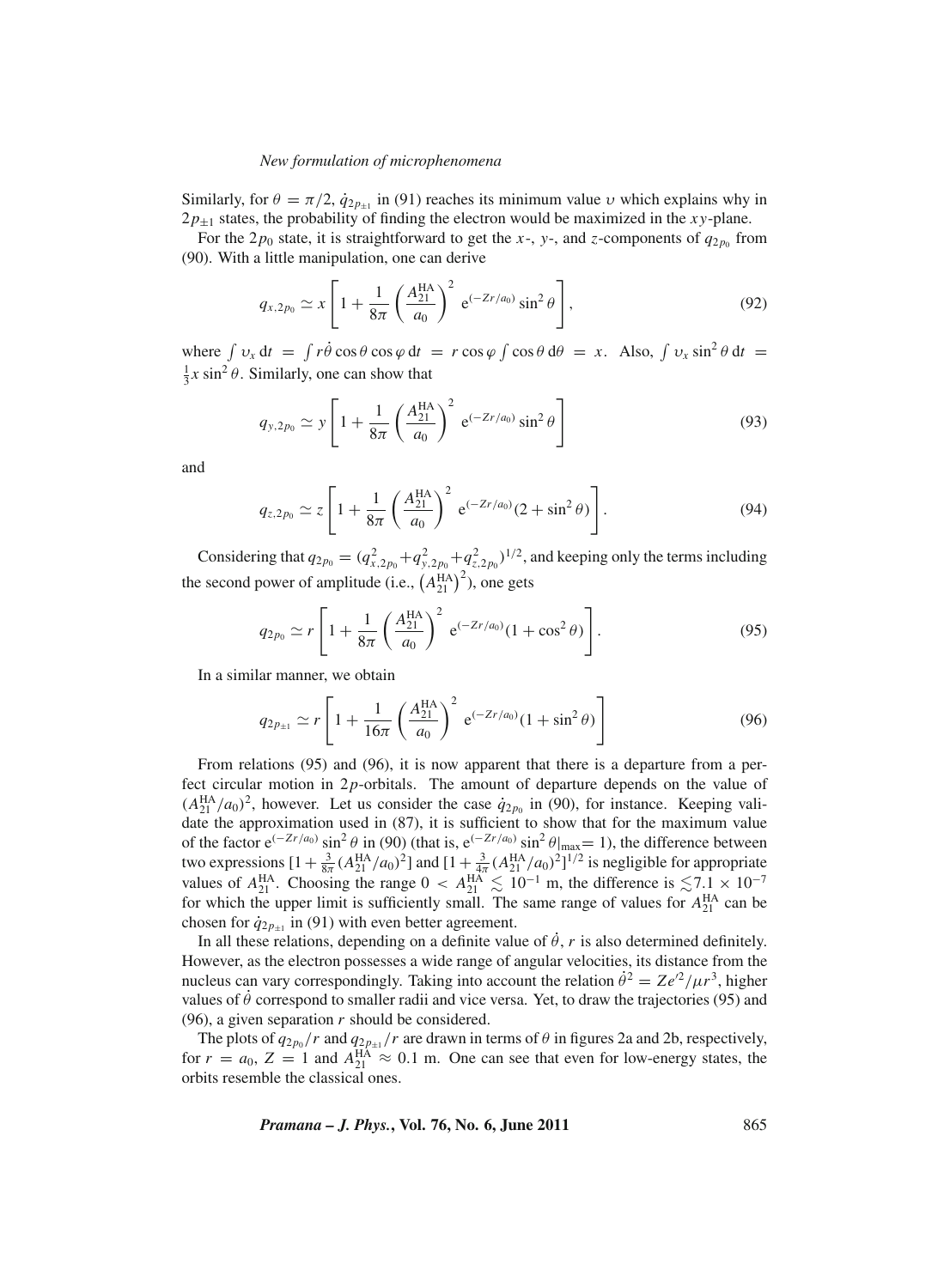

**Figure 2.** (a) Graph of  $q_{2p_0}/r$  for a hydrogen atom with  $r = a_0$ ,  $Z = 1$  and  $A_{21}^{\text{HA}} \approx 0.1$ m. The lengths of the major (minor) diameters along the vertical (horizontal) axis are 1.00029 and 1.00015 rad, respectively. (**b**) Graph of  $q_{2p_{\pm 1}}/r$  with the same values of  $r$ , *Z* and  $A_{21}^{\text{HA}}$  as (a). The lengths of the major (minor) diameters along the vertical (horizontal) axis are, respectively, 1.00015 and 1.000073 rad here.

In a similar way, one can obtain the orbits of electron in higher states. For a given *n*, however, as *r* increases, all *q*-functions approach *r* which is not a probable occasion, when electron has low-energy values. It is anticipated also that the amplitude factors  $A_{n,l}^{\text{HA}}$  become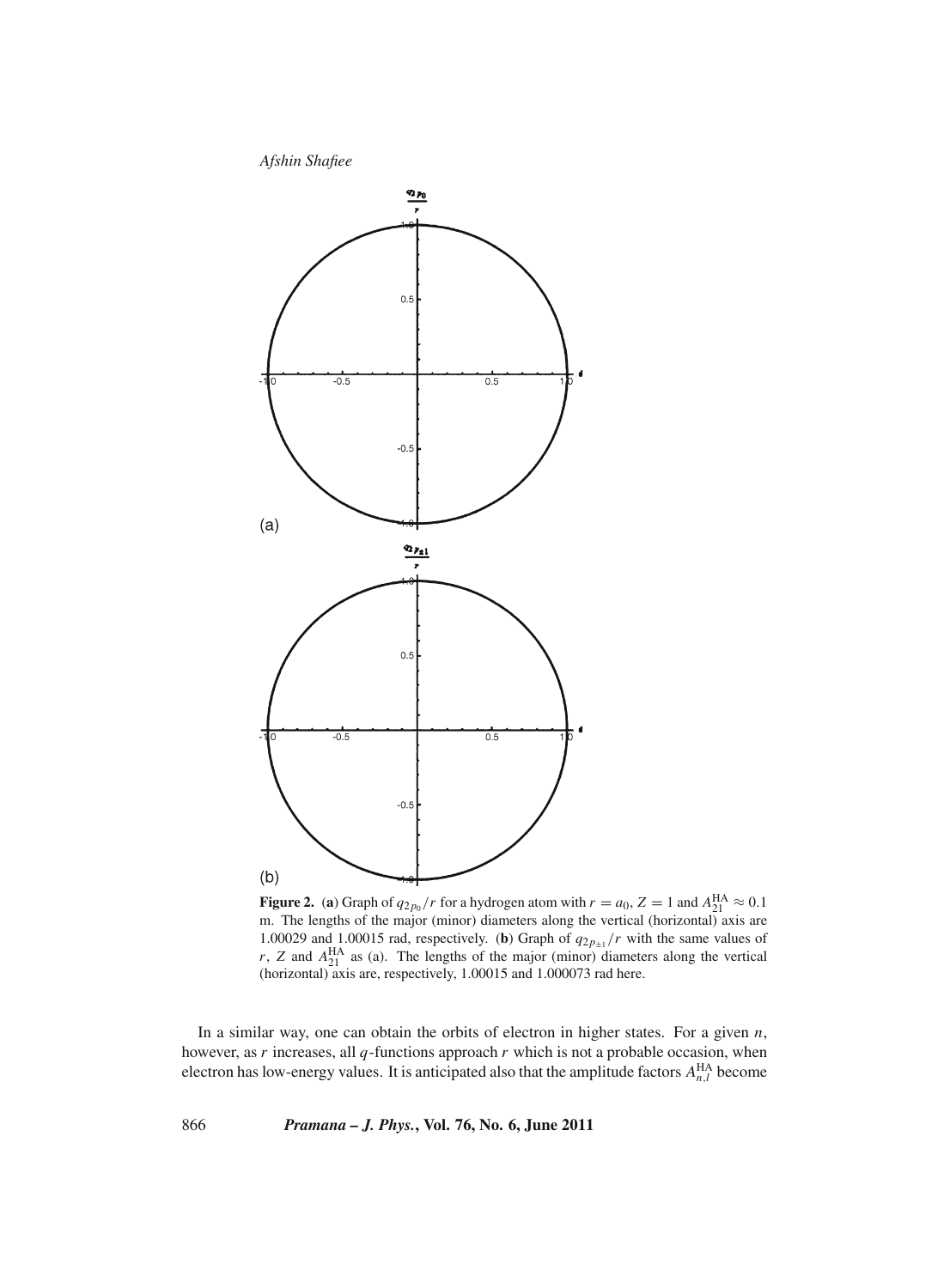smaller and smaller as *n* grows. Nevertheless, as energy is increased to excite an atom, the classical energy  $E_{\mu}$  will also increase (becomes less negative) in (77) concurrently. This in turn means that electron becomes gradually free of the Coulomb's attraction of nucleus and at the same time, the energy of the field approaches zero, as both  $E_n$  and  $E_\mu$  approach zero in (82). Hence, we shall have a particle free of any attraction of nucleus.

### **4. Nonlinear Schrödinger equation**

We saw in §2 that for real stationary fields, there exists an oscillatory term in the force expression [7d]. This term manifests itself in Newton-like dynamics of the one-dimensional as well as the three-dimensional stationary fields depicted by relations (9) and (28), respectively. Yet, one can assess the subject differently. The existence of a field isomorphic to the homogeneous transverse waves can shed light on the physical origin of the time-independent Schrödinger equation, so that it enables us to search for effects in the microphysics realm beyond the predictions of standard quantum mechanics.

The procedure is as follows. Considering the relation (9), let us assume that for a oneparticle one-dimensional system, there is a generalized associated stationary field  $\tilde{\chi}(x(t))$ subjected to an anhormonic force described as

$$
f_{\rm Fl} = -m\bar{\omega}^2 \tilde{\chi} + m\varepsilon' \tilde{\chi}^3 + \cdots, \qquad (97)
$$

where  $\varepsilon'$  is a small constant and the subscript F1 denotes that only the first part of the field's force  $f_F$  in (9) is considered here. On the other hand, from (5) one can see that  $f_{F1}$  should be equal to  $mv_p^2 \tilde{\chi}''$ . Assuming that the two expressions are equal and considering only the first two terms in (97), we finally obtain

$$
-\frac{\hbar^2}{2m}\tilde{\chi}'' + V_P(x)\tilde{\chi} = E\tilde{\chi} - \frac{\varepsilon'\hbar^2}{2p_P^2}\tilde{\chi}^3,\tag{98}
$$

where  $p_P = \sqrt{2m(E_P - V_P(x))}$  is the linear momentum of the particle. In the limit  $\varepsilon' \to 0$ , the linear Schrödinger equation comes into view. Hence, we are interested in the solutions of the kind

$$
\tilde{\chi} = \chi + \varepsilon \chi^{(1)} + O(\varepsilon^2),\tag{99}
$$

where  $\chi$  is the solution of the linear time-independent Schrödinger equation and  $\chi^{(1)}$  is the first-order correction to  $\chi$ .

For a two-particle three-dimensional system exposed to a central potential  $V_P = V_P(r)$ , using relation (28), one can generalize eq. (98) to

$$
-\frac{\hbar^2}{2\mu}\nabla^2 \tilde{\chi}(x, y, z) + V_P(x, y, z)\tilde{\chi}(x, y, z) = E \tilde{\chi}(x, y, z) - \frac{\varepsilon' \hbar^2}{2p_\mu^2} \tilde{\chi}^3(x, y, z),
$$
\n(100)

where  $\mu$  is the reduced mass and  $p_{\mu} = \mu v_{\mu}$  is the linear momentum in relative coordinates. This equation can also be rewritten as

$$
\nabla^2 \tilde{\chi} = -k^2 \tilde{\chi} + \frac{\varepsilon'}{\mu v_\mu^2} \tilde{\chi}^3,\tag{101}
$$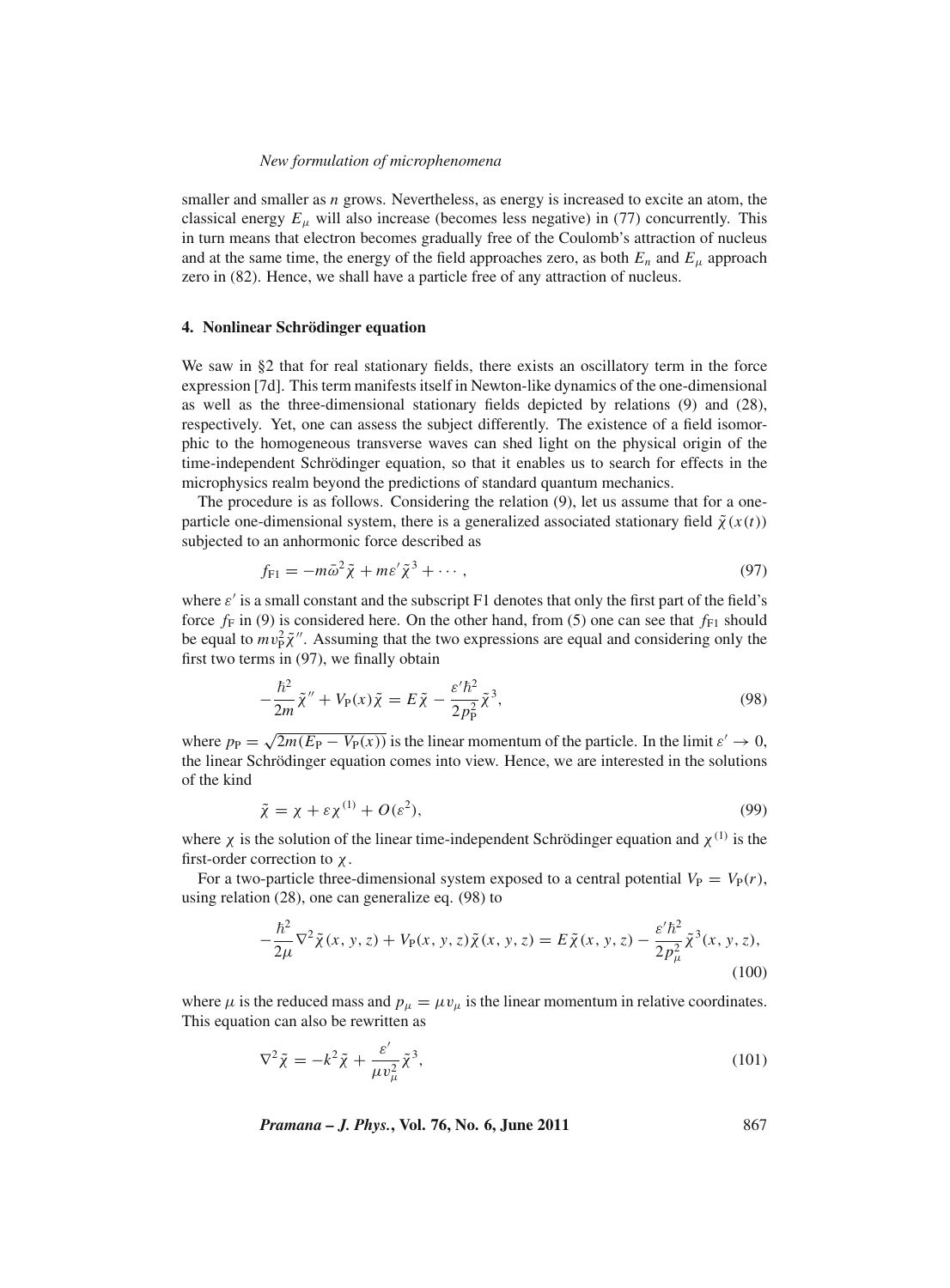where  $k^2 = (2\mu/\hbar^2)(E - V_P(r))$ . This is a Duffing-like equation in which the *k*-factor is not generally constant. Correspondingly, the time-dependent Schrödinger equation can be presented as

$$
i\hbar \frac{\partial}{\partial t}\tilde{X}(\vec{r},t) = \frac{-\hbar^2}{2\mu}\nabla^2 \tilde{X}(\vec{r},t) + V_{\rm P}\tilde{X}(\vec{r},t) + \frac{\varepsilon'\hbar^2}{2p_{\mu}^2}\tilde{X}^3(\vec{r},t). \tag{102}
$$

Interestingly, the dual correspondence between a particle's field  $\tilde{\chi}$  and its wave function goes out of sight under the nonlinear regime. To have a relation like (8), we should define a normalization constant  $\mathcal N$  which is obtained by normalizing the probability density functions  $|\psi|^2$ . However, if one considers  $|\psi|^2 \propto |\tilde{\chi}|^2$ , one will be forced to adopt the same density function achieved in linear condition, since the nonlinear terms in  $|\tilde{\chi}|^2$  (including higher powers of amplitude  $A$  as well as  $\varepsilon'$ ) are so small that they can be definitely ignored. So, as far as one intends to evaluate the probability of events, linear equations are sufficient. In other words, in (99) we can assume that  $\tilde{\chi} \simeq \chi$ . Equations (101) and (102) give us a more accurate form of fields, but this has no primary importance. What is more important is that we can obtain discernible fine structures of the energy levels not predicted by the ordinary Schrödinger equation or we are able to describe time-dependent phenomena in which nonlinear effects have discernible manifestations.

As an example, we solve eq. (101) for a particle in a one-dimensional box examined in §3.1 using linear Schrödinger equation. Here, we should solve the following equation:

$$
\tilde{\chi}''(u) + \tilde{\chi}(u) - \frac{\varepsilon}{k^2} \tilde{\chi}^3(u) = 0,
$$
\n(103)

where  $u = kx$  and  $0 \le x \le a$ ,  $k = 2mE/\hbar^2$  and  $\varepsilon = \varepsilon'/mv_P^2$ . Using the method of scaled parameters, one can find the solutions of (103) as [8]

$$
\tilde{\chi}(x) = \tilde{A}\cos\left[\left(1 - \frac{3\varepsilon}{8k^2}\tilde{A}^2\right)kx + B\right] \n- \frac{1\varepsilon}{32k^2}\tilde{A}^3\cos\left[3\left(1 - \frac{3\varepsilon}{8k^2}\tilde{A}^2\right)kx + 3B\right] + O(\varepsilon^2),
$$
\n(104)

where  $\tilde{A}$  is a constant with dimension of length. The boundary condition  $\tilde{\chi}(0) = \tilde{\chi}''(0) = 0$ leads to the conclusion that  $B = \pm \pi/2$ . From the other boundary condition  $\tilde{\chi}(a)$  $\tilde{\chi}''(a) = 0$ , one can infer that

$$
\left(1 - \frac{3\varepsilon}{8k^2} \tilde{A}_n^2\right) k_n a = \pm n\pi. \tag{105}
$$

From (105) with some manipulation, one can show that up to the first order of  $\varepsilon$ ,

$$
k_n^2 = \frac{n^2 \pi^2}{4a^2} \left[ 1 + \left( 1 + \frac{3}{2} \frac{\varepsilon \tilde{A}_n^2 a^2}{n^2 \pi^2} \right)^{1/2} \right]^2.
$$
 (106)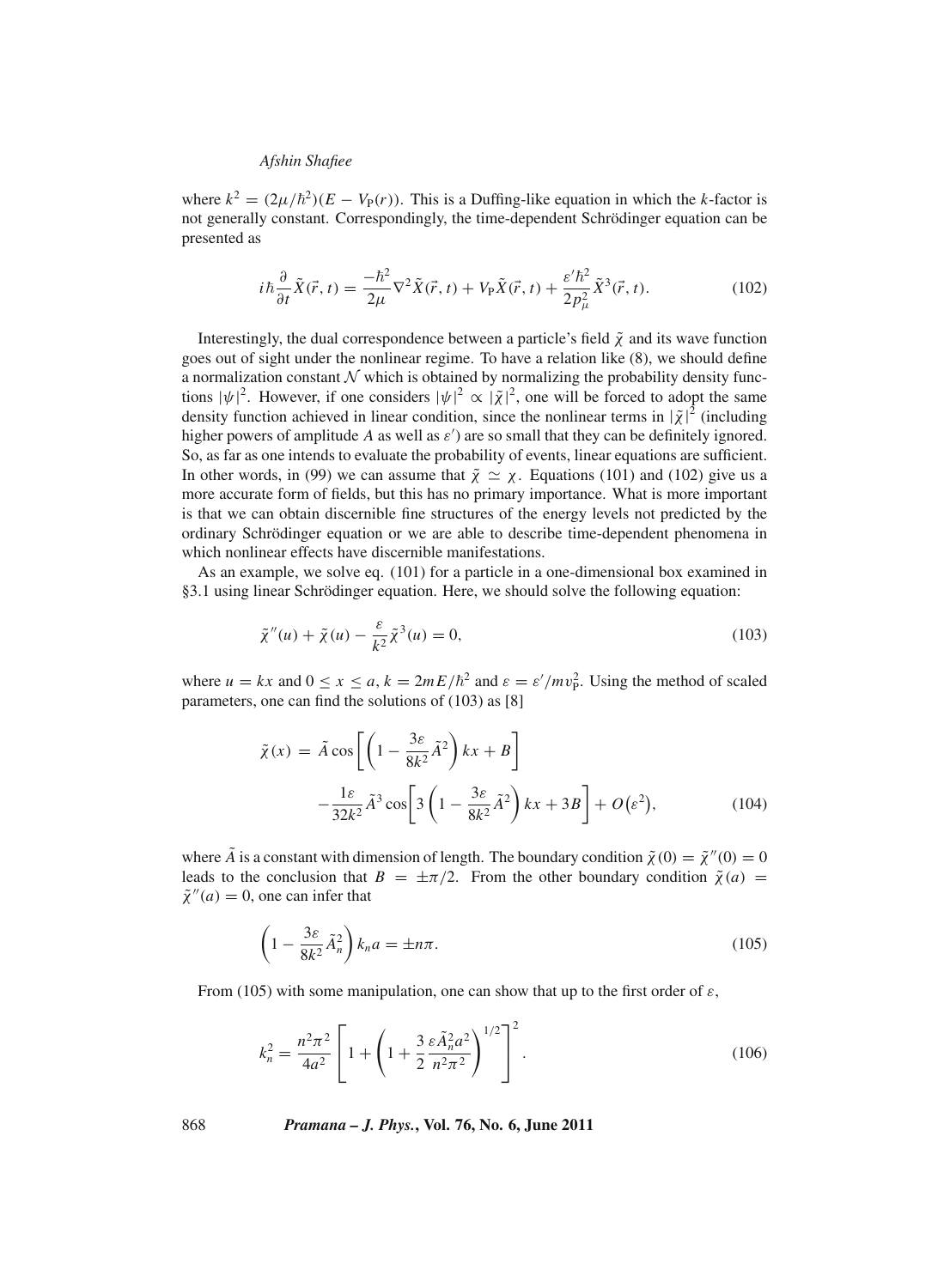Inserting the relation (105) in (104) we get

$$
\tilde{\chi}_n(x) = \tilde{A}_n \sin\left(\frac{n\pi x}{a}\right) + \frac{\varepsilon}{32k_n^2} \tilde{A}_n^3 \sin\left(\frac{3n\pi x}{a}\right) + O(\varepsilon^2)
$$
\n
$$
\simeq A_n \sin\left(\frac{n\pi x}{a}\right),\tag{107}
$$

where we have assumed that the factor  $(\varepsilon/32k_n^2)\tilde{A}_n^3$  is sufficiently small to be neglected. The coefficient  $A_n$  is defined in (47).

From (106), we can obtain a relation for the transitional energy levels of the system:

$$
E_n \simeq \frac{n^2 h^2}{8m a^2} \left[ \frac{1}{2} + \left( \frac{1}{4} + \frac{3}{8} \frac{\varepsilon A_n^2 a^2}{n^2 \pi^2} \right)^{1/2} \right]^2 + O(\varepsilon^2),\tag{108}
$$

where we have estimated  $\tilde{A}_n \simeq A_n$ . If  $\varepsilon \to 0$ ,  $E_n \to n^2 h^2 / 8ma^2$ . Taking into account the relations (107) and (108), we emphasize again that nonlinear effects are negligible in our approach, when fields and wave functions are considered, but are important for discernible quantities. Any experimental verification of (108) confirms the existence of the energetic fields, due to the presence of both  $\varepsilon$  (an indication of the mechanical-like behaviour of field) and *An* factors.

### **5. Conclusion**

Imagining a particle and its probability field as a unified objective entity in microworld with its dynamics being governed by a Newtonian-like equation, we showed how quantum dynamics could be reconciled with classical rules in a subtle way. We elaborated the nature of stationary fields, by providing a new scheme for analysing different features of a PF system affected by a conservative force. Due to the real existence of the particle, its associated field is endowed with some mechanical-like attributes which enables us to develop the theory to provide new predictions including nonlinear effects at a more subtle level of observation.

Regarding a system composed of many particles, we argued how the physical status of each individual PF system could be influenced by the whole character of the total system in a local context-dependent manner. Hence, we have developed the essence of a contextual causal theory in which each particle has an associated probability field, the existence of which in microdomain is an inseparable ingredient of the physical reality. Based on the local causal characteristic of this theory as well as its capability for being considered on a geometric basis (see relation  $(11)$ ), its development to a more fundamental theory comprising both general and special relativistic effects should be seriously thought about.

### **Acknowledgements**

The author would like to extend his sincere thanks to Abouzar Massoudi, Mohammad Bahrami, Majid Karimi and Iman Khatam for their encouragement and assistance in preparing this article. Also, the author would like to thank Zahra Mashhadi, Farhad T Ghahramani, Arash Tirandaz, Hossein Sadeghi, Keivan Sadri and Shobeir K Seddigh for the stimulating discussions and suggestions.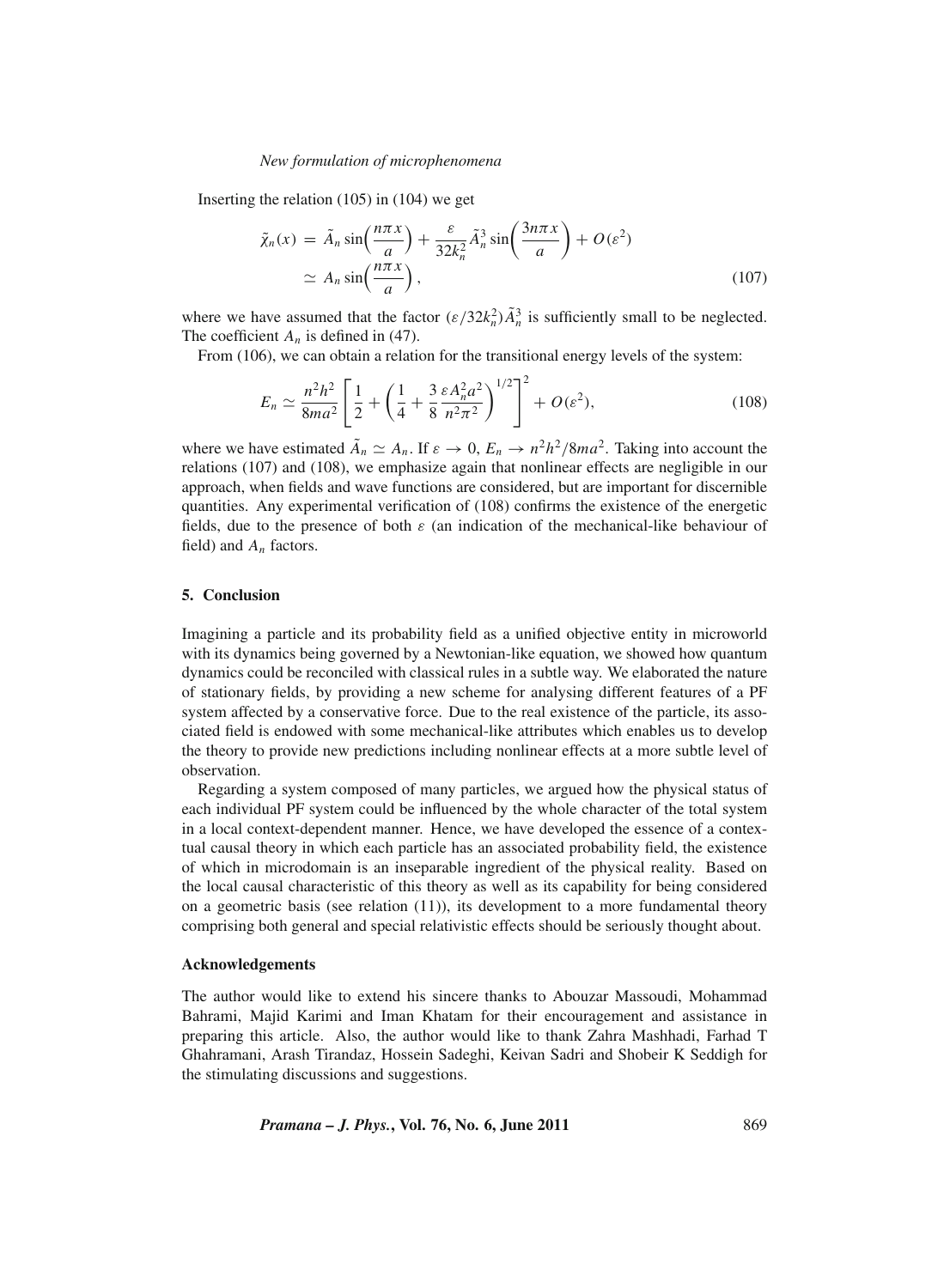### **Appendix A**

By considering the time-independent Schrödinger equation  $\psi'' = -p^2/\hbar^2 \psi$  and multiplying both sides by  $\psi^*$ , it is straightforward to show that the average of  $p^2$  (denoted by  $\langle p^2 \rangle$ ) is equal to

$$
\langle p^2 \rangle = \int_{\Omega(x)} \mathrm{d}x p^2 \, |\psi|^2 = \int_X \mathrm{d}x \, \psi^* p^2 \psi
$$
\n
$$
= -\hbar^2 \int_{\Omega(x)} \mathrm{d}x \, \psi^* \psi'' = \int_{\Omega(x)} \mathrm{d}x \, \psi^* (-\hbar^2 \psi''). \tag{A.1}
$$

From this relation, one can define the following operator for  $p^2$  (denoted by  $\hat{p}^2$ ):

$$
\hat{p}^2 := -\hbar^2 \psi'' = \left(\pm i \hbar \frac{\partial}{\partial x}\right) \left(\pm i \hbar \frac{\partial}{\partial x}\right) = \hat{p}\hat{p}.
$$
\n(A.2)

For consistency, we then define the operator of *p* as

$$
\hat{p} := \left(-i\hbar \frac{\partial}{\partial x}\right) \tag{A.3}
$$

which is a linear Hermitian operator [7e]. The procedure used here can be generalized to be applicable for any observable in the microphysical domain. Hence, we assume that for every physical observable there exists a corresponding linear Hermitian operator which can be defined by using the linear Hermitian operators  $x$  (denoted by  $\hat{x}$ ) and the  $x$  component of momentum  $p_x$  (denoted by  $\hat{p}_x = -i\hbar \frac{\partial}{\partial x}$ ). To find the desired operator, it is sufficient to write down the classical expression for the observable in terms of spatial coordinates and the corresponding linear-momentum components. Then, one can replace each coordinate *x* by  $\hat{x}$  and each momentum component  $p_x$  by  $\hat{p}_x$ .

### **Appendix B**

Here, we are going to examine the conditions under which the approximation (50) is valid. Let us write  $f_n(x)$  in (50) as

$$
f_n(x) = \left(1 + b_n^2 \cos^2(k_n x)\right)^{1/2},\tag{B.1}
$$

where

$$
b_n^2 = \left(\frac{p_n^2}{p_p^2} - 1\right) \quad \text{and} \quad k_n = \frac{n\pi}{a}.
$$

Expanding  $f_n(x)$  in terms of  $\chi'_n = b_n \cos(k_n x)$ , we obtain

$$
f_n(x) = 1 + \frac{b_n^2 \cos^2(k_n x)}{2} - \frac{b_n^4 \cos^4(k_n x)}{8} + \frac{b_n^6 \cos^6(k_n x)}{16} - \frac{5b_n^8 \cos^8(k_n x)}{128} + \cdots
$$
\n(B.2)

For the series to converge, it is necessary that  $0 \leq b_n^2 < 1$ , which means that  $0.5 <$  $\frac{p_p^2}{p_n^2} \le 1$ . This is in accordance with our earlier assumption that field's energy is not so large relative to the energy of the particle.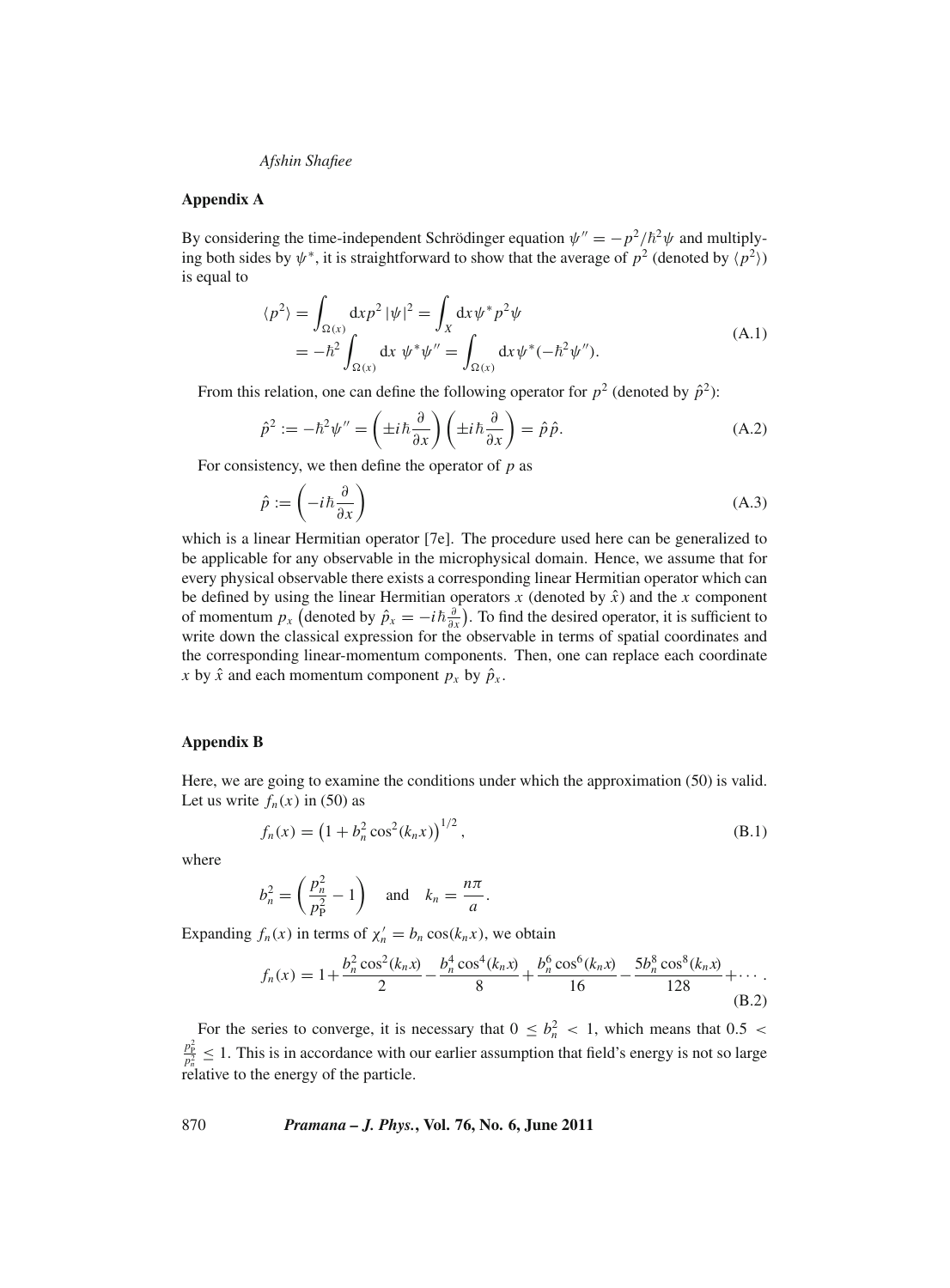Using (49) and (B.2), one can derive the following relation for  $q_n(x)$ :

$$
q_n(x) = g_{n,\text{PF}}\left[b_n^{(1)}x + \frac{b_n^{(2)}}{k_n}\sin(2k_nx) - \frac{b_n^{(3)}}{k_n}\sin(4k_nx) + \cdots\right].
$$
 (B.3)

Here, we have

$$
b_n^{(1)} = 1 + \frac{b_n^2}{4} - \frac{3b_n^4}{64} + \frac{5b_n^6}{256} - \frac{175b_n^8}{16384},
$$
 (B.4)

$$
b_n^{(2)} = \frac{b_n^2}{8} - \frac{b_n^4}{32} + \frac{15b_n^6}{1024} - \frac{35b_n^8}{4096},
$$
 (B.5)

and

$$
b_n^{(3)} = \frac{b_n^4}{256} - \frac{3b_n^6}{1024} + \frac{35b_n^8}{16384}.
$$
 (B.6)

Assuming that  $b_n^2 = 0.5$  (or,  $\frac{p_p^2}{p_n^2} = \frac{2}{3}$ ) for a definite  $n = n^*$  (e.g.,  $n^* = 1$ ), for the maximum value of  $\cos^2(k_n * x)$ , (i.e., when  $\cos^2(k_n * x) = 1$ ), one obtains  $f_n * \approx 1.224$  up to the eighth order of  $b_n$  in (B.2), while the exact value of  $f_{n*}$  is about 1.225 in (B.1). The difference is about  $10^{-3}$  which shows  $f_n$  in (B.2) is a good candidate for getting a more general form of  $q_n(x)$  in (B.3).

Considering the same value of  $b_{n*}^2 = 0.5$  in (B.3) and using the relations (B.4), (B.5) and (B.6) we obtain:  $b_{n^*}^{(1)} \approx 1.115$ ,  $b_{n^*}^{(2)} \approx 0.056$  and  $b_{n^*}^{(3)} \approx 7.439 \times 10^{-4}$  and the last term is small enough to be ignored. Defining  $g_{n^*,\text{PF}} = \frac{1}{b_{n^*}^{(1)}}$  in (B.3), we get

$$
q_{n^*}(x) \simeq x + \frac{0.05}{k_{n^*}} \sin(2k_{n^*}x). \tag{B.7}
$$

For  $b_{n*}^2 = 0.5$ , the r.h.s. of eq. (52) is  $\approx x + \frac{0.056}{k_n*} \sin(2k_n*x)$  which shows that the difference between the second coefficient in (52) and (B.7) is about  $6 \times 10^{-3}$ . For smaller values of  $b_n^2$ , this difference becomes even smaller, but for  $0.5 \le b_n^2 < 1$  it is better to consider the third term in (B.3) too. However, under the latter regime, the energy of the field also increases, which is not supported from a physical point of view.

### **Appendix C**

Here, we first derive the relation (65). According to relation (64), for an oscillating PF system in the ground energy state we have

$$
q_0^{\text{osc}}(\bar{r}) \simeq \bar{r} + \frac{\left(\alpha A_0^{\text{osc}}\right)^2}{16\pi} \int d\bar{r} \; \bar{r}^2 e^{-\alpha \bar{r}^2} + \cdots. \tag{C.1}
$$

*Pramana – J. Phys.***, Vol. 76, No. 6, June 2011** 871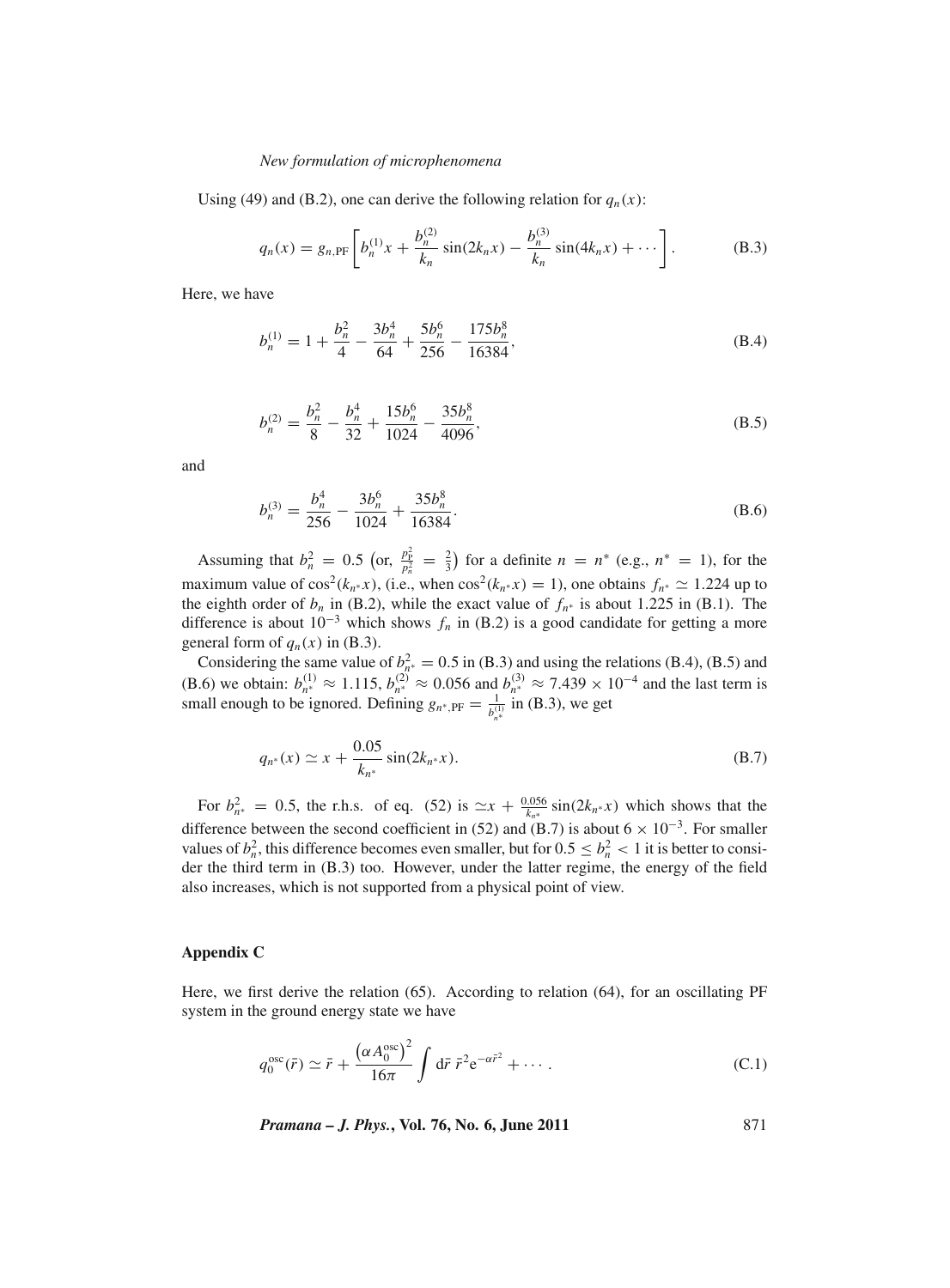Expanding the exponential term as  $e^{-\alpha \vec{r}^2} = \sum_{k=0} (\alpha \vec{r}^2)^k / k!$ , we get

$$
q_0^{\text{osc}}(\bar{r}) \simeq \bar{r} + \frac{(\alpha A_0^{\text{osc}})^2 \bar{r}^3}{48\pi} \left(1 - \frac{3\alpha \bar{r}^2}{5} + \frac{3\alpha^2 \bar{r}^4}{14} + \cdots \right)
$$
  
\n
$$
\simeq \bar{r} + \frac{(\alpha A_0^{\text{osc}})^2 \bar{r}^3}{48\pi} \left[1 - \alpha \bar{r}^2 + \left(\frac{2\alpha \bar{r}^2}{5}\right) + \frac{\alpha^2 \bar{r}^4}{2} - \left(\frac{2\alpha^2 \bar{r}^4}{7}\right) + \cdots \right]
$$
  
\n
$$
\simeq \bar{r} + \frac{(\alpha A_0^{\text{osc}})^2 \bar{r}^3}{48\pi} \left\{ e^{-\alpha \bar{r}^2} + \frac{2\alpha \bar{r}^2}{5} \left[ (1 - \alpha \bar{r}^2 + \cdots) + \left(\frac{2\alpha \bar{r}^2}{7}\right) + \cdots \right] + \cdots \right\}.
$$
 (C.2)

The last relation in (C.2) can then be written as

$$
q_0^{\text{osc}}(\bar{r}) \simeq \bar{r} + \frac{\left(\alpha A_0^{\text{osc}}\right)^2 \bar{r}^3}{48\pi} e^{-\alpha \bar{r}^2} + \frac{\alpha^3 (A_0^{\text{osc}})^2 \bar{r}^5}{120\pi} e^{-\alpha \bar{r}^2} + \cdots
$$
 (C.3)

In a similar manner, for  $n = 1$ , we have

$$
q_1^{\text{osc}}(\bar{r}) \simeq \bar{r} + \frac{\alpha (A_1^{\text{osc}})^2}{16\pi} \int d\bar{r} \ (1 - \alpha \bar{r}^2)^2 e^{-\alpha \bar{r}^2} + \cdots \tag{C.4}
$$

which can be written as

$$
q_1^{\text{osc}}(\bar{r}) \simeq \bar{r} + \frac{\alpha (A_1^{\text{osc}})^2}{16\pi} \int d\bar{r} \left( 1 - 3\alpha \bar{r}^2 + \frac{7\alpha^2 \bar{r}^4}{2} - \frac{13\alpha^3 \bar{r}^6}{6} + \cdots \right)
$$
  
\n
$$
\simeq \bar{r} + \frac{\alpha (A_1^{\text{osc}})^2 \bar{r}}{16\pi} \left[ 1 - \alpha \bar{r}^2 + \frac{\alpha^2 \bar{r}^4}{2} + \left( \frac{\alpha^2 \bar{r}^4}{5} \right) - \frac{\alpha^3 \bar{r}^6}{6} - \left( \frac{\alpha^3 \bar{r}^6}{7} \right) + \cdots \right]
$$
  
\n
$$
\simeq \bar{r} + \frac{\alpha (A_1^{\text{osc}})^2 \bar{r}}{16\pi} \left\{ e^{-\alpha \bar{r}^2} + \frac{\alpha^2 \bar{r}^4}{5} \left[ \left( 1 - \alpha \bar{r}^2 + \cdots \right) + \left( \frac{2\alpha \bar{r}^2}{7} \right) + \cdots \right] + \cdots \right\}.
$$
 (C.5)

Accordingly, one can show that

$$
q_1^{\text{osc}}(\bar{r}) \simeq \bar{r} + \frac{\alpha (A_1^{\text{osc}})^2 \bar{r}}{16\pi} e^{-\alpha \bar{r}^2} + \frac{\alpha^3 (A_1^{\text{osc}})^2 \bar{r}^5}{80\pi} e^{-\alpha \bar{r}^2} + \cdots
$$
 (C.6)

# **References**

- [1] A Shafiee, *On a new formulation of micro-phenomena: Quantum paradoxes and the relati*v*istic generalization*, quant-ph/arXiv:0810.1033
- 872 *Pramana J. Phys.***, Vol. 76, No. 6, June 2011**